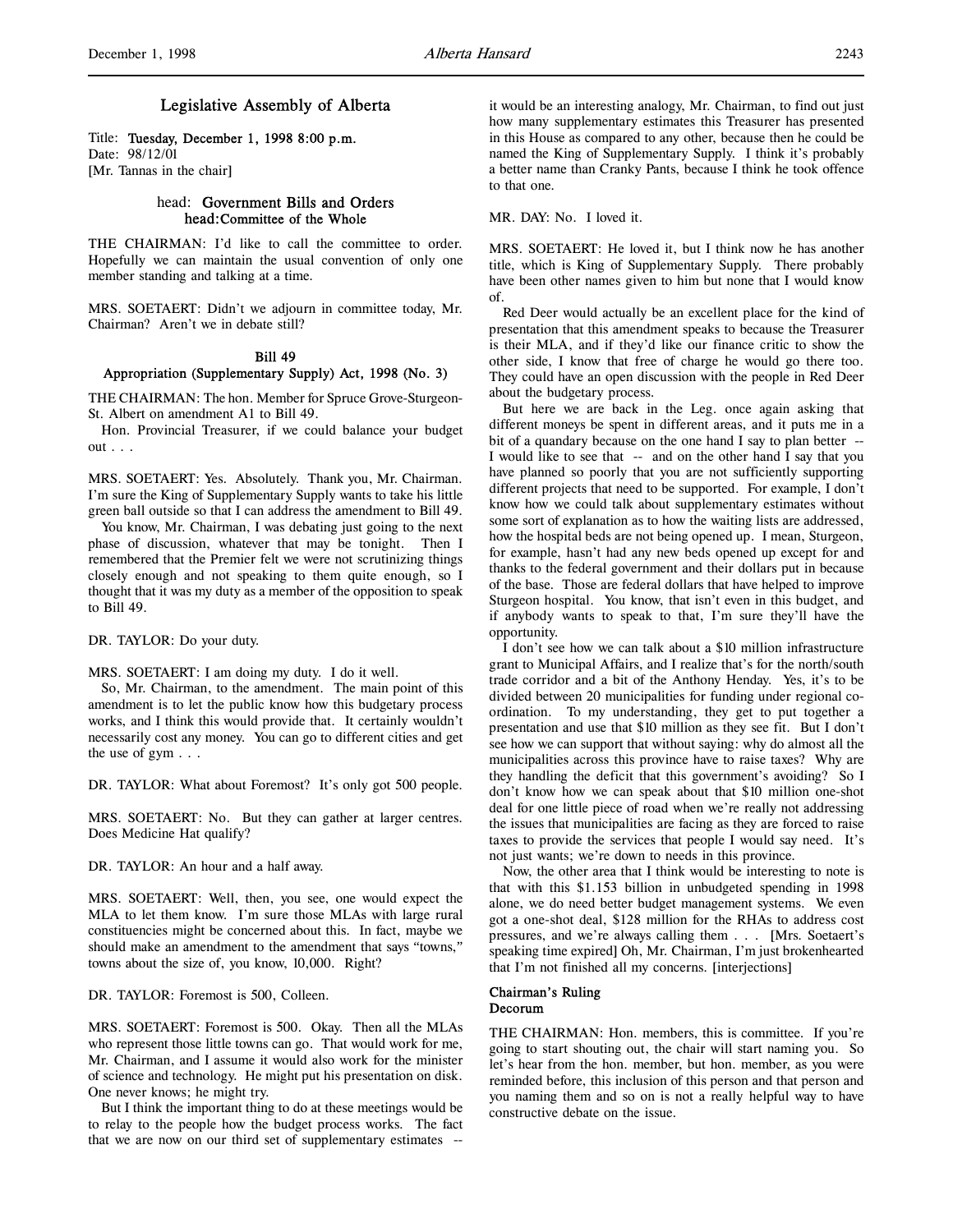MRS. SOETAERT: I agree, Mr. Chairman. Thank you for that.

### Debate Continued

THE CHAIRMAN: Spruce Grove-Sturgeon-St. Albert on amendment A1.

MRS. SOETAERT: Thank you for that, Mr. Chairman. I was hoping.

THE CHAIRMAN: Okay. One of the joys of being partially deaf is that you don't hear the machine that's only a foot from your ear.

MRS. SOETAERT: Well, I was ever so hopeful, Mr. Chairman, that maybe I could get unanimous consent to continue.

THE CHAIRMAN: The hon. member is reminded that unanimous consent in fact is not necessary because you are not limited to the time that you've just spoken. As soon as someone else speaks and you're able to catch the eye of the chair, you could speak again for 20 minutes.

Now, the hon. Deputy Government House Leader.

MR. HANCOCK: Mr. Chairman, you've only annunciated one of the pleasures of being partially deaf. I'd like to move that we adjourn debate on Bill 49.

THE CHAIRMAN: The hon. Deputy Government House Leader has moved that we adjourn debate on Bill 49. All those in support of this motion, please say aye.

SOME HON. MEMBERS: Aye.

THE CHAIRMAN: Those opposed, please say no.

SOME HON. MEMBERS: No.

THE CHAIRMAN: Carried.

MR. HANCOCK: Mr. Chairman, I would move that when the committee rises, we report progress on Bill 49.

THE CHAIRMAN: I'm sorry, hon. members. Hon. Deputy Government House Leader, would you repeat that for the benefit of the aforementioned hard-of-hearing chair?

MR. HANCOCK: I would move that when we rise, we report progress on Bill 49.

THE CHAIRMAN: Good. The hon. Deputy Government House Leader has moved that when the committee rises and reports, we report progress on Bill 49. All those in support of this motion, please say aye.

SOME HON. MEMBERS: Aye.

THE CHAIRMAN: Those opposed, please say no.

SOME HON. MEMBERS: No.

THE CHAIRMAN: Carried.

# Bill 2 Conflicts of Interest Amendment Act, 1998

THE CHAIRMAN: I'd call on Edmonton-Highlands, followed by Edmonton-Norwood.

MS BARRETT: Thank you, Mr. Chairman. As usual, my comments will conform to my height.

Mr. Chairman, I believe that this amending bill is for the most part good but contains some serious flaws as well, one of which is that senior government appointees do not fall under the provisions of the Conflicts of Interest Act. I can give you one example in particular, and that would be the most recent chairperson of the Workers' Compensation Board, whose subsequent professional activity, I suppose you could call it, is very highly related to the position that he held as the chair of the Workers' Compensation Board.

# 8:10

That board engaged in multimillion dollar contracts with, thanks to Bill 37 and the opposition to it, that now well-known private wanna-be, for-profit hospital HRG. HRG enjoys multimillion dollar contracts with the Workers' Compensation Board, in the first instance to provide rehabilitation services but in the second instance to provide surgical services in a fashion that amounts to queue jumping over the public health system. The public health system would be paid exactly the same as the Columbia health group or HRG, its affiliate, and that money would be going into the public hospital system.

I was an MLA at the time when the accounting change took place. I always wondered if there was something fishy behind that accounting change, because it used to be that Alberta health care just simply covered the costs of workers' comp patients while they were in rehabilitation or in hospital. At the time, Marv Moore, the minister, said: no, no; it's just an accounting difference. I think it's been proven now that it wasn't just a difference in the way payments are made; it was a difference that allowed payments to go to private, for-profit clinics in territories where they did not offer or were not allowed to offer services before. Maybe I should have guessed where they were headed, but at that time you couldn't see it.

So I would say that the government would do well to include senior government appointees under this legislation. I would also add that under this legislation it would be appropriate to include public disclosure of an automatic nature of MLA expenditures at their constituency levels. I am not talking about revealing one's long-distance or local phone bill, with all the numbers of the persons who were being called showing, but the net amount showing the amount of money that's being spent on MLA reports, town hall meetings, those kinds of things, so that the public is aware that the members are not in any type of conflict of interest when it comes to the expenditure of taxpayers' dollars.

But my much greater concern -- and I'm not sure who I should lobby to get this changed maybe next year, as I think the bill is probably going to go through tonight -- is that senior government appointees come under this legislation. You don't have to cast your mind too far back to remember the Sinclair Lewis affair and the subsequent recusal policies that were adopted. I'm not sure if they were adopted formally by Parliament, but some were certainly adopted informally.

I think that event itself spoke to the need for the Conflicts of Interest Act in the first place, which I'm glad the government did bring in. I think the updates are generally appropriate but flawed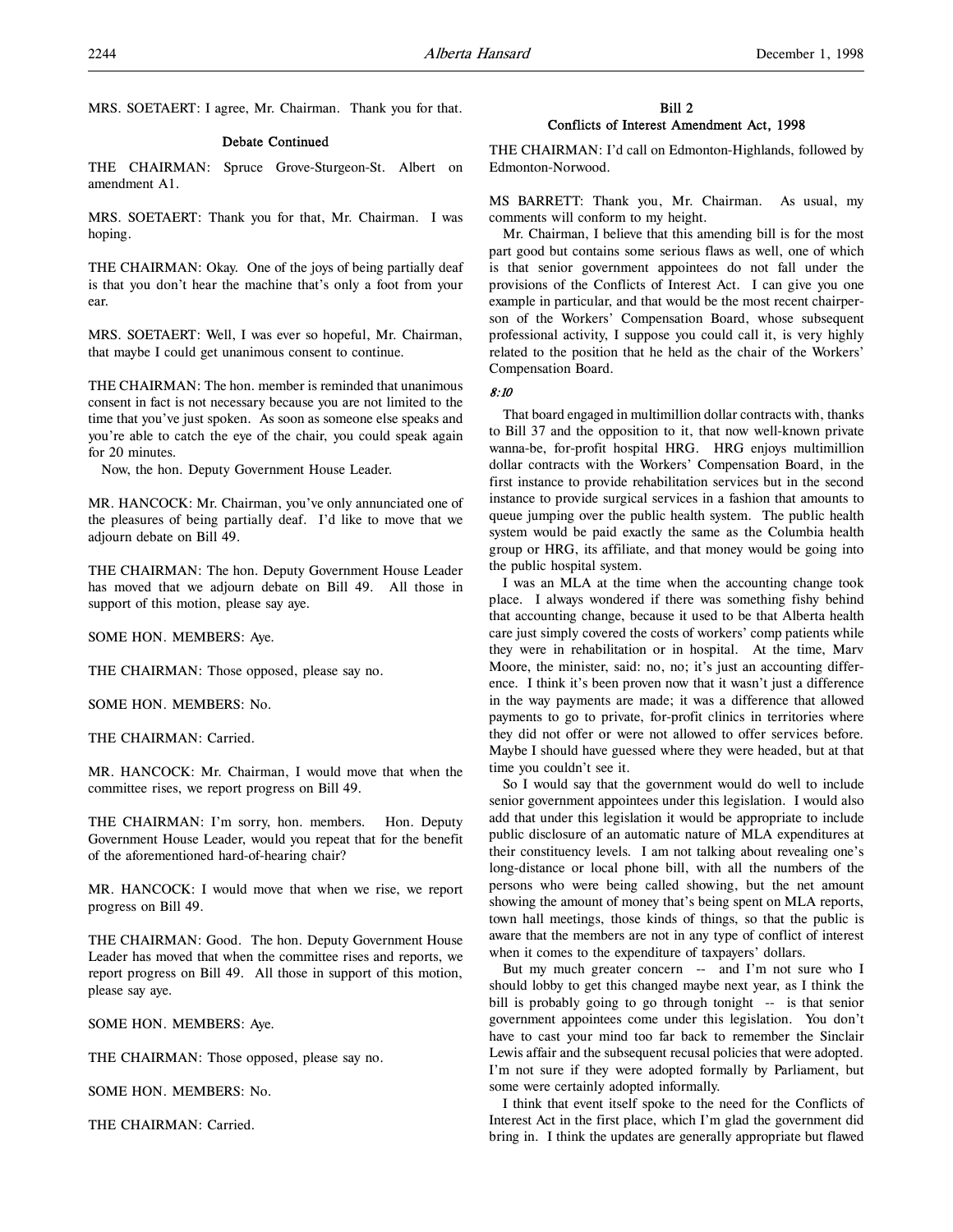insofar as we as members of the Assembly have the right to appoint political assistants, and government members in particular, cabinet especially so, have the right to appoint very political creatures to high positions, ones which command a great deal of authority and in fact exercise a wide scope of public policy without being accountable.

I'm hoping that if the government doesn't follow my recommendations, this becomes an issue in the next election. I for one will make the case that it is absolutely inappropriate for the former chair of several years to be going to work in association with a company that had contracts with the Workers' Compensation Board. That is ultimately and fundamentally wrong.

So I urge the government to support my recommendations and bring in the changes that would be appropriate in that fashion.

### THE CHAIRMAN: The hon. Member for Calgary-Buffalo.

MR. DICKSON: Thank you very much, Mr. Chairman. I was listening with interest to the comments of the last speaker, and I must say that I was a bit surprised.

The reason why I think Bill 2 is a major problem in this Assembly is that it accepts some of the minor recommendations from the Tupper panel report, but the key ones, the ones that probably would go furthest to addressing the lack of confidence that Albertans have in their conflicts of interest regime, things like dealing with apparent conflict and so on, are the ones that the government left out.

Mr. Chairman, there's an amendment which has A, B, and C parts. It's amending section 4. If that could be distributed, please.

While that's being distributed, I just wanted to say that I'm sure this isn't a conspiracy on the part of the Legislative Assembly, but I went to look at the Conflicts of Interest Act, and it's out of the binder. And that's fine. I went to leaf through the pages, and I see that we've got page 2 and page 25. Now, hopefully that means that so many members are taking this bill very seriously that there's probably a run on copies of the statute. I was just going to mention that anybody who's looking for the conflicts act may have to run downstairs to the library because those nuggets between page 2 and page 25 are missing.

MR. MAGNUS: You took all the copies.

MR. DICKSON: Contrary to mischievous suggestions, I have not taken all the copies and hidden them under my desk, Mr. Chairman. I have a pile of many things under my desk, but it's not the rest of the Conflicts of Interest Act.

Now, if I can alert members while they're anxiously waiting to have this piece of paper put in their hot little hands, the amendment is to clear up what I suggest is a major anomaly in the bill. Members of the Assembly, through the chair, I'm opposed to special rights. I'm opposed to special privileges, and I think it would be outrageous that somebody who happens to be living in a gay or lesbian relationship should be accorded special privileges, but, Mr. Chairman, if we don't move this amendment, this is what's going to happen. We're going to say that . . .

THE CHAIRMAN: Hon. member, I think enough time has taken place for hon. members to receive this amendment, which we're going to call amendment A7 when you move it.

MR. DICKSON: Okay. I think people may be confused because it's marked A8, but I'm happy to move the amendment. If we're

calling it A7, Mr. Chairman, that's certainly fine with me. Can I move the amendment that's being distributed as A8, Mr. Chairman? I'm having trouble reading your signals, sir.

### 8:20

THE CHAIRMAN: Right. This is the one that has sections A, B, and C on it. Section A is dealing with section 4, B with 7, and C with 16. This will be known as amendment A7.

MR. DICKSON: Fine. Thank you very much. Excellent. I'm moving it. Thanks very much.

You know, I sat in this Assembly through the spring session, and there was a great deal of concern that gay and lesbians in this province were going to be accorded some special status or some special rights. In fact, at the urging of the Member for Cypress-Medicine Hat and the Provincial Treasurer, the government even created the fence committee to ensure that there were going to be high fences built around sexual orientation. There was a real concern exclusively from members from the government side that . . .

DR. TAYLOR: And most Albertans.

MR. DICKSON: Well, some Albertans and government members were concerned, so they were anxious to construct fences.

Maybe this is something that's going to be addressed in that fence-building committee, and maybe the Provincial Treasurer or the Member for Cypress-Medicine Hat, the minister for science and technology, is going to be able to set me straight.

MS OLSEN: Gary, that's a kind of funny word to use on this amendment.

MR. DICKSON: My caucus members are much cleverer than I am.

### Chairman's Ruling Decorum

THE CHAIRMAN: Hon. members on both sides, this is not a hockey game, nor is it entertainment. If you wish to watch either of those, please go outside where there's televisions in the lounges. Otherwise we'll listen to the hon. Member for Calgary-Buffalo speaking on amendment A7 to Bill 2.

### Debate Continued

MR. DICKSON: Thanks very much, Mr. Chairman. The purpose of the amendment is simply this. There are certain requirements currently in a situation where a member's spouse is involved in certain things, does certain things. There are certain disclosure requirements. But interestingly enough, if a senior official were living in a gay or lesbian relationship, not a married relationship but had a long-term partner, you know what's interesting? That partner is not subject to the disclosure provisions in the Conflicts of Interest Act. So what happens?

Now, there are some members who may say that they don't think their spouses should be caught by conflicts of interest anyway, but they are. So why would we say that my spouse has to disclose her source of income and her assets and her professional corporation, but if I were living with one of my colleagues here -- I won't pick one -- we'd have a very different situation.

Mr. Chairman, the point is that if you were going to create a fence and ensure that sexual orientation . . .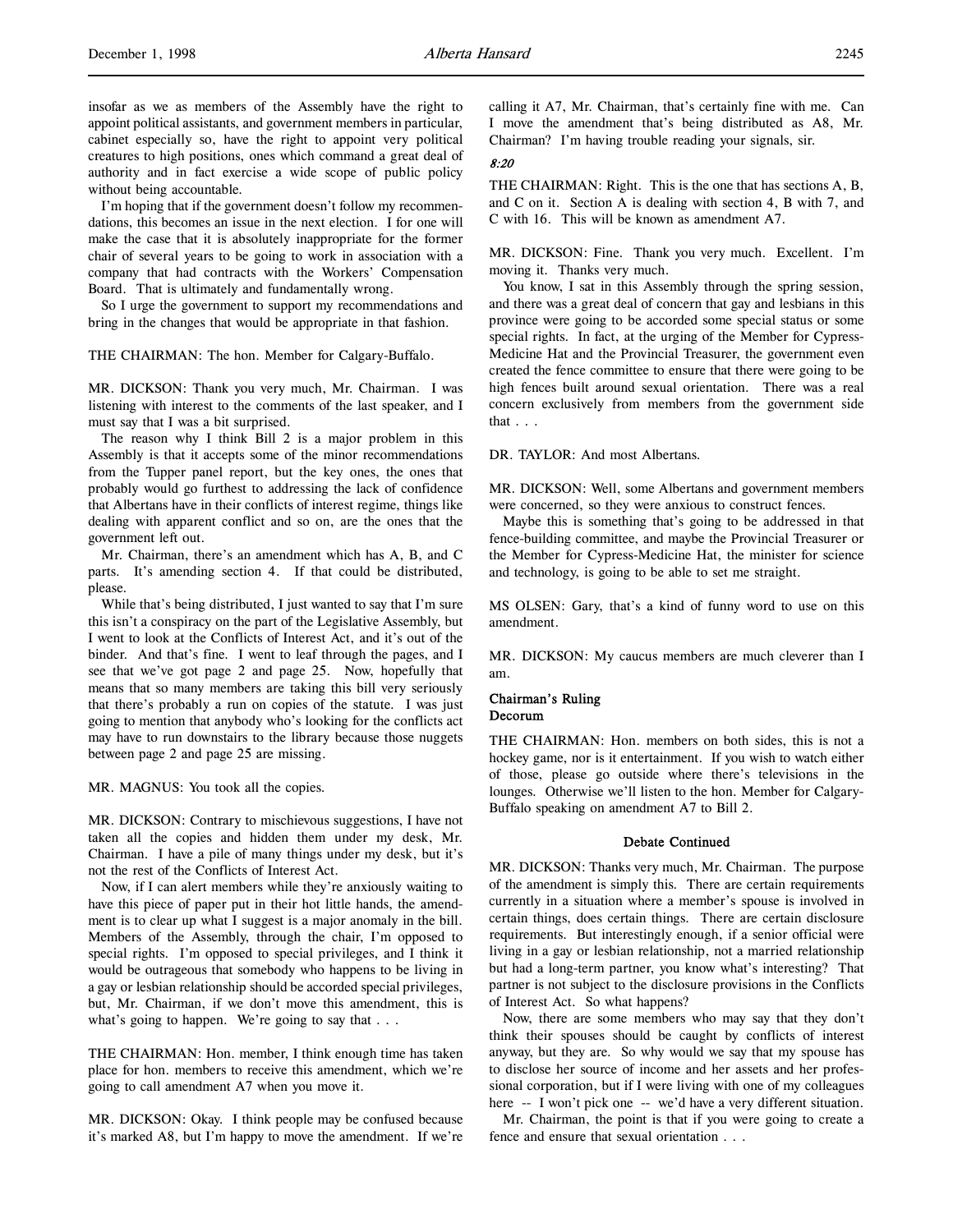## Chairman's Ruling Decorum

THE CHAIRMAN: Hon. member it's getting hard to hear you over the voices of the hon. Member for Spruce Grove-Sturgeon-St. Albert. [interjections] We may be forced, if the group persists in being otherwise engaged in the debate, to invite a few of them to remove themselves from the Chamber.

The hon. Member for Calgary-Buffalo.

### Debate Continued

MR. DICKSON: Thanks very much, Mr. Chairman. All this amendment would do would be to make same-sex domestic partners of MLAs and senior government officials subject to the same disclosure and conflict of interest rules that now apply to opposite-sex partners of MLAs and senior government officials, be they married or common-law.

I guess the simple proposition is this: why should my wife have to disclose her income and asset and expense situation whereas an MLA or a senior official who is living in a same-sex relationship -- and we expect that this is happening, that there are senior government officials who are living in same-sex relationships - doesn't have that same obligation? It seems to me that that's patently unreasonable. You have different standards, different tests. Why would that be?

I think that what Albertans would expect is that whether it's a common-law relationship, a marriage situation, a same-sex relationship, they would meet the same disclosure requirements. Is there anybody that thinks that's an unreasonable proposition? I think this is a reality that some members may like to think doesn't exist, but in fact that is the reality. That is the reality for some members and some senior government officials, so why not recognize it by an appropriate amendment.

The government has opened the Conflicts of Interest Act, so this is not some contrivance on the part of the opposition. What we're doing is closing a loophole which currently exists in the Conflicts of Interest Act, because right now, members, what happens is that there is an unfair and unequal benefit for same-sex domestic partners of MLAs and senior officials. [interjection]

# Chairman's Ruling Decorum

THE CHAIRMAN: Minister responsible for science, research, and information technology, since you've interrupted on several occasions, we will put your name down, and when your turn comes, we'll invite you to speak. Until then, please listen.

Calgary-Buffalo, sorry to interrupt.

#### Debate Continued

MR. DICKSON: Thanks, Mr. Chairman. So members of the Liberal caucus think there should be equal treatment. We think that there shouldn't be unequal treatment when it comes to partners of MLAs, and we expect that what Albertans want to see is that partners of MLAs and senior government officials, regardless of gender, be not able to take advantage or exploit information, exploit the position of trust that the elected member is in.

Now, if there are people that have a contrary opinion on this one, I'd certainly expect them to stand and explain it. I have listened so many times to government members complain about unequal treatment and some mystical, special benefits for people who are gay and lesbian that I'm astonished they wouldn't have addressed this in the Conflicts of Interest Act in Bill 2. Why wouldn't you want to treat those partners in exactly the same way?

If this amendment is not acceptable, then really what we're saying is that the gender of your partner is more important than the public right to know and the standard that elected members should be held to. There may be some members who say: "Well, this is unfair. I may be in a same-sex relationship, and there should be no requirement on the part of my partner to be caught by the act." The simple answer to that is: on what possible basis should they be exempted? None that I can think of.

So the amendment would define a domestic partner to include a party to a relationship between two adults who are living together on a bona fide domestic basis but does not include a domestic partner who is living apart from the Member if the Member and domestic partner have separated pursuant to a written separation agreement or if their support obligations and family property have been dealt with by a court order. Then there are some consequential amendments.

8:30

There's an acknowledgment here. We talk about a "bona fide domestic basis," so this is not some sort of a fleeting short-term relationship. It's a bona fide domestic basis. It provides that if somebody is living separated -- whether it's same sex or opposite sex ought not to matter. If there's been a court order severing family property and establishing a support obligation regimen, that would not apply. What we do is we take out the word "spouse."

I would think that members appreciate the lengths to which the opposition has gone in crafting this amendment. Many people are concerned that there's sometimes an attempt to redefine "spouse" and give it a meaning different than what's normally understood. We're sensitive to that concern. We're not trying to redefine the word "spouse" here. What we're talking about is a domestic partner. Some people may say: well, this is going to set some kind of a dangerous precedent. The short answer to that is we want to ensure we have a Conflicts of Interest Act we can be proud of, one that addresses that unease that Albertans have that their elected officials consistently maintain the high standard that we like to think we maintain. It would seem to me that with the definition of domestic partner, with a thoughtful definition which parallels the definition in opposite sex relationships, we've addressed a serious omission in the original act.

To the hon. Provincial Treasurer, I'd like to suggest to him that we haven't seen his fences report yet. We've all been waiting breathlessly for that. But we have a chance for him to build a little excitement around that tonight by supporting an amendment which would probably be one of the recommendations from the fences committee, and while I may dissociate myself and undoubtedly will from every other recommendation that committee puts forward, this is one that makes sense and I think is supportable and is defensible.

I'm anxiously looking forward to contrary arguments should there be any members who think that same sex partners deserve a special benefit when it comes to conflicts legislation, and if there are any members in this Assembly that think that, let's put it on the record so we know who has that concern. I'm looking forward to that debate, and I may have some other things to say once we've heard some of those comments.

Thanks very much, Mr. Chairman.

THE CHAIRMAN: The hon. leader of the ND Party on amendment A7 to Bill 2.

MS BARRETT: Indeed. Thank you, Mr. Chairman. The Most Reverend Desmond Tutu said in an interview recently -- I'm going to paraphrase; I had it in writing a few days ago -- you no more choose your sexual orientation than you do the colour or race you are born to. Archbishop emeritus of Capetown, South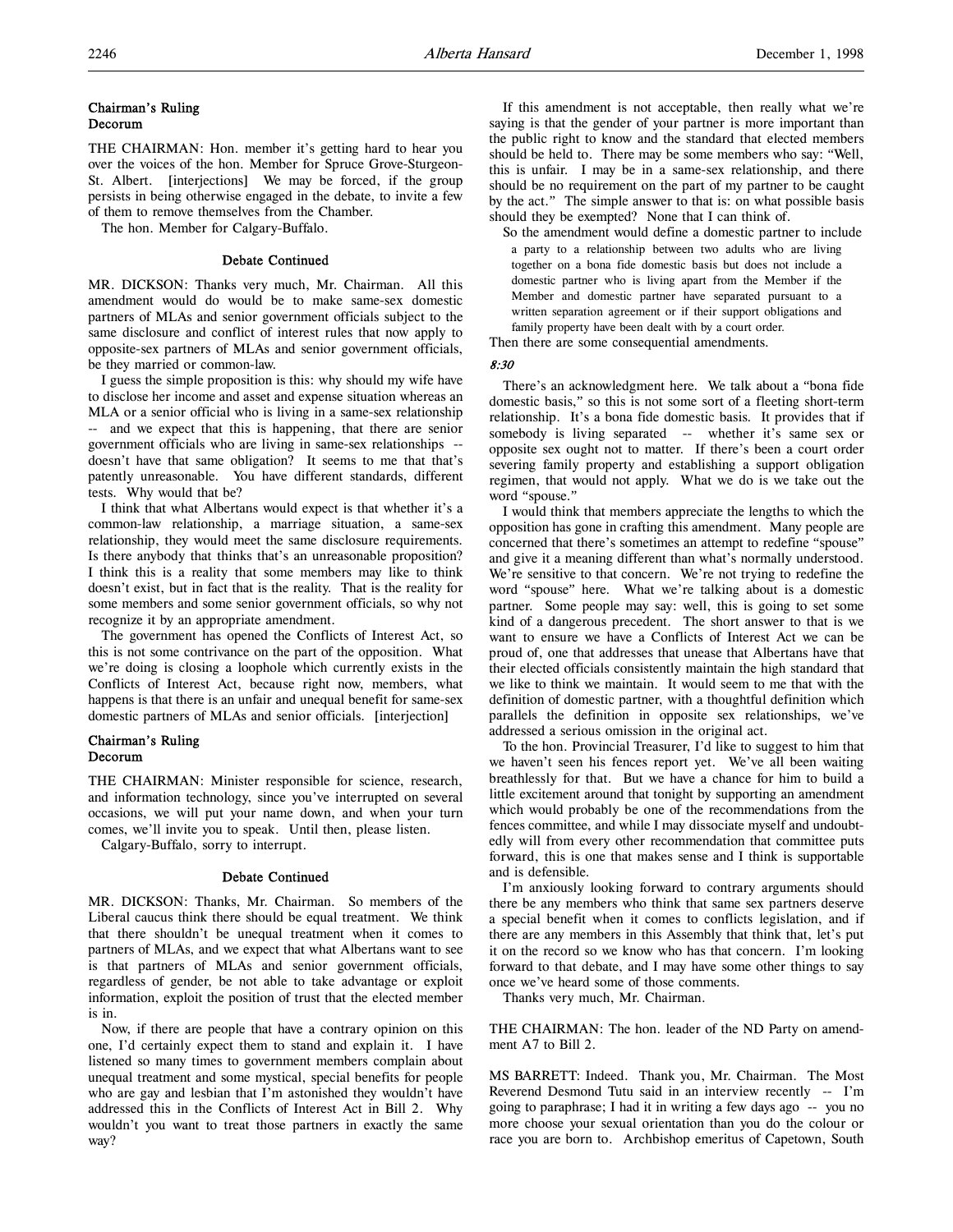### THE CHAIRMAN: Through the chair, hon. member

MS BARRETT: Yes, Mr. Chairman. I'll tell you. The one thing I know for sure is I was present at the Friday evening dinner occasion when the Premier spoke very supportively and eloquently of the human rights work that has been done under -- I'll get to the amendment -- arduous and hostile conditions and basically congratulated this man for standing up for rights when very few others would. And don't get me started on that, because I've got a long history involved with that.

In speaking to the amendment, it is -- you know what I'm going to call this? Mr. Chairman, you were here when Gordon Wright was here; weren't you? Do you remember Gordon Wright? Was he an MLA at the same time as you? The reason I ask is because this is . . .

AN HON. MEMBER: Gordon was a good guy.

MS BARRETT: Yeah, Gordon was a really good guy. This is the kind of amendment that Gordon Wright would sponsor.

# Chairman's Ruling Decorum

THE CHAIRMAN: Hon. members, I know it's nice to be able to chat with the members, but actually the forum is one of debate. It's rather awkward to give replies to your questions without inviting some people to speak more than they are being recognized for speaking. Just assume that we know this person, the late Mr. Wright.

MS BARRETT: A fair comment, Mr. Chairman.

### Debate Continued

MS BARRETT: The only reason I was asking is because I do speak to the Chamber through you, and it struck me that this is the kind of an amendment Gordon Wright would have sponsored. It is so obvious common sense. I with the former speaker, the sponsor of the amendment, can think of absolutely no reason not to adopt this. Do you remember earlier in committee on this bill when I was talking about the Sinclair Lewis affair? You know, he says: oh, yeah, sure I sleep on the same pillow as my wife, but we never talk about financial arrangements. Yeah. Well, the fact of the matter is that it could be two men or two women sleeping on the same pillow at night saying that they never talk about their personal financial arrangements. The fact of the matter is there probably are in this country, and I don't see why we wouldn't want to include them.

I'm not sure if the reason this amendment wouldn't be adopted is purely ideological. My suspicion is that that would be the case, that gay bashing, despite the unwarranted brutal beating murder of a Wyoming man less than two months ago for the simple fact that he was gay or even perceived to be gay, is behind the motivation to defeat this amendment. Some people, I suppose those who came out to his funeral, still wanting to do gay bashing made no secret of their phobia. I'm not even talking about accepting or respecting the fact that, as Desmond Tutu said, you no more choose your sexual orientation than you do the colour of your skin or your race.

The basic bottom line is the reality, and the reality is that we do have gays and lesbians in our society, and they do form domestic relationships and on occasion with some people who end up in elected office, as in the 83 of us who are elected to this office. If one is opposing this amendment, it is pure phobia, pure fear, pure anger, and pure intolerance, because the fact of the matter is -- and I knew Gordon Wright for many years -- this amendment addresses purely a point of law and says that all domestic partners of elected MLAs must be as accountable as some.

THE CHAIRMAN: The hon. Member for Medicine Hat, followed by the hon. Member for Edmonton-Meadowlark.

MR. RENNER: Thank you, Mr. Chairman. I'd like to speak to this amendment, and I'd like to speak against the amendment. I think we have to understand, and I listened very carefully to the argument made by the Member for Calgary-Buffalo and the leader of the ND opposition. Much of the argument had to do with consistency. It was made by both speakers repeatedly that there needs to be consistency. I agree that there needs to be consistency, and I think the member actually argued against his own amendment by making such a point of saying that there needs to be consistency, because indeed this amendment would be inconsistent with every other piece of legislation that this government has.

I would say that if this member feels that this is something that should be addressed by government, this is the inappropriate way to deal with it. I think this would be much better dealt with at some point in time when Albertans are comfortable with the discussion in some sort of omnibus legislation that would make all of those relevant amendments in all legislation across the board. I don't think the people of Medicine Hat are ready for such legislation at this point in time. I think they've made it very clear to me as their representative that they do not support that type of legislation at this time. For the member to argue that there needs to be consistency in this particular piece of legislation without dealing with other legislation I think is very inconsistent, and for that reason I would encourage members to defeat this motion.

# 8:40

THE CHAIRMAN: The hon. Member for Edmonton-Meadowlark.

MS LEIBOVICI: Thank you, Mr. Chairman. It's a rare pleasure to be here tonight when we have so many speakers who are willing to jump to their feet and fight for better legislation in this province, and that is exactly what our role is in the Official Opposition.

You know, I've sat in this Legislature on many afternoons and many evenings, and in fact what I've seen is the opposition trying over and over and over again to make legislation better, because that is what the essence of our job is. Part of the essence of our job is to ensure that any legislation that we pass in this Legislative Assembly is as thorough, as comprehensive, and as complete as can be so that it doesn't need to come back to this Assembly occasion after occasion after occasion to be fixed. That's what, again, the Member for Calgary-Buffalo has tried to do with this particular amendment: tried to enable the government to do their job better, tried to enable the government to ensure that all angles have been looked at in legislation that is presented to this Assembly. The taxpayers are paying for us to do this. The taxpayers are paying to ensure that when they go to pick up a piece of legislation that has been enacted, they will not have to try and figure out what words mean, they will not have to try and figure out what the implications of certain pieces of articles are but that they can pick it up and look at it and say: yes, I understand what this legislation is supposed to address.

Now, when we look at the Conflicts of Interest Amendment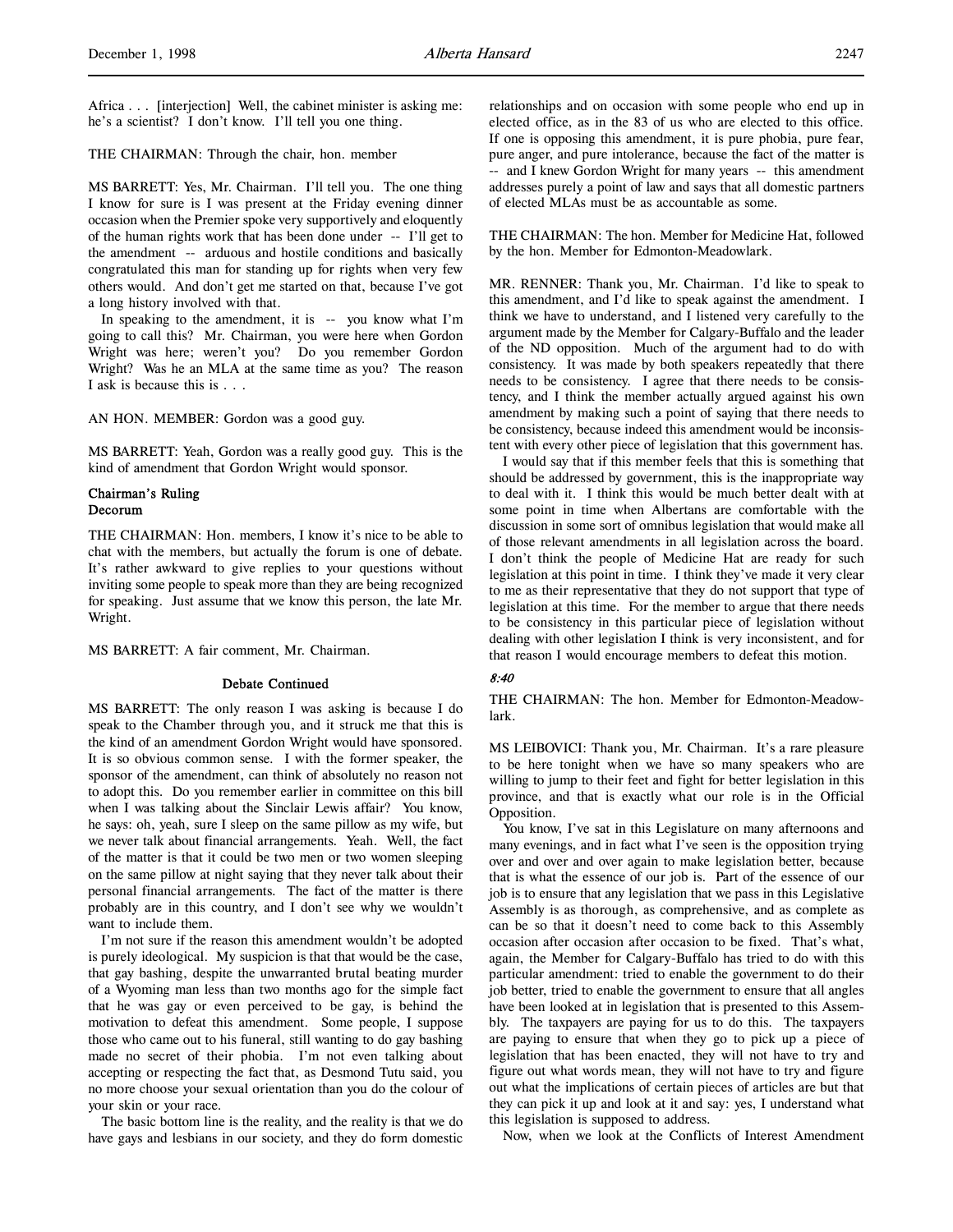Act, we've had lots of discussion on this particular piece of legislation, and there's a reason that we've had lots of discussion on this particular piece of legislation. This piece of legislation provides the framework for ensuring that we conduct ourselves as elected officials in an ethical manner. As elected officials we are honour-bound to ensure that we are performing our duties to the best of our abilities and that we are ensuring that there can be no hint of indiscretion with regards to our actions.

One of the ways of doing that is to codify it, as we are attempting to do within the Conflicts of Interest Amendment Act. If I can just pique your memory, the reason that we got into a situation, and other Legislatures across the country as well, where we have to codify our conduct is the fact that there have been abuses. Sad to say there have been individuals who have taken the public trust that has been given to them by the electorate, and they have abused that trust.

MR. DICKSON: That's true. We've seen that, Karen.

MS LEIBOVICI: We have seen that, and it is sad to say. They have abused that trust, and we have come to the point where we need to codify what our actions are, not only what our actions are but also the actions of those that are closest to us.

Now, it's unfortunate that the government did not want to have a principle section within the code of ethics, because principles talk to a fundamental truth as a basis for a reasoning. If you were to look in the dictionary for the definition of principle, you would find that it is a fundamental truth. When we look at the amendment that's been put forward by Calgary-Buffalo and we look at it within that framework of a principle, of a first truth, what we see is in fact that the amendment talks about a domestic partner, and what has been framed within that outline is the fact that we do live in a society where there are different families.

I don't know the personal lives of each and every individual within this Legislative Assembly, nor do I wish to know the personal lives of each and every member within this Legislative Assembly, but I would hazard a guess that we are a microcosm of what is out in the society at large and that within this Legislative Assembly we have individuals perhaps who are not living in traditional relationships but in fact are living in what are known as nontraditional relationships. In fact, we may have individuals within this Assembly or may at some point in time have in the future or have had in the past individuals within this Legislative Assembly who are living in a common-law relationship. Now, in accordance with the definition as it is now put forward within the act, I do not believe that that is addressed, and within the definition the ability of same-sex partners is not addressed as well. So by including the definition of "domestic partner" within this piece of legislation, what we are doing is addressing the realities that are inherent in our society in Alberta today.

Now, the Member for Medicine Hat got up and indicated that consistency was at the heart of what the government wished to do within its legislation. If in fact we were to look at this amendment, what we would find is that it is inconsistent with the legislation that has been passed previously within this Legislative Assembly. Now, it's quite easy to fix. This is not difficult. In fact, we could probably fix that within a day or so. I am speaking slightly out of turn here, not having discussed it with the caucus, but knowing where we stand on a policy perspective, I do not think we would have much difficulty in changing the definition of "spouse" in the Interpretation Act to include "domestic partner" so that there is no inconsistency in legislation. In fact, it may avoid further constitutional challenge for this government, and we

may be able to deal with the issue of sexual orientation, that this government has refused to place within the human rights act.

Now, this would seem, Mr. Chairman, like an offer that I can't understand why the government wouldn't accept. The government likes to have legislation that's consistent. We've heard that. The government, I know, doesn't like to have long, drawn-out debate on various issues. The government, I would imagine, would not wish to put the taxpayer through any more legal wranglings and costly court cases with regards to this issue. So I quite frankly can't see what the downside would be to the government in terms of taking this particular definition and placing it within the Interpretation Act.

The first step would be to amend section 4 by adding the following definition after subsection  $(1)(a)$ : "'domestic partner' includes a party to a relationship between two adults who are living together on a bona fide domestic basis." What could be simpler than that, Mr. Chairman?

The reality is that to not do that would be to have an unfair balance within this Legislative Assembly between those who are living in the traditional relationships and those who are not living within the traditional relationships. In other words, if you have been married officially, your spouse is governed by the Conflicts of Interest Act. If you are not married officially but live together perhaps it's 10 years; perhaps it's 20 years; perhaps it's 30 years -- you will not be governed by the Conflicts of Interest Act. So if you're married officially, you are governed by the Conflicts of Interest Act. If you are not married officially, you are not governed by the Conflicts of Interest Act.

### 8:50

Now, if we are to talk about inconsistencies, I can't see anything more inconsistent and patently unfair than that. I know that I have the attention of some of the members, that they are thinking about this, and I believe that they should indeed think of this, because we have had examples as recently as last night, I believe, where legislation has not been perfect and that in fact had the government listened to what the suggestions were on this side of the House, we could have avoided a fair amount of embarrassment.

We know that in the past, again, legislation has not been perfect on major pieces of legislation having to do with health care reform, having to do with education reform, having to do with a whole slough of areas: judges, justices of the peace. I can just probably go down each ministry and name a piece of legislation where the eagle eye of the opposition has noted an omission, not an omission done on purpose, I'm sure, but have noted that in fact if there was a change, that change would make that piece of legislation better.

Again, this legislation is not just for us within this Legislative Assembly. Legislation that we enact within this Legislative Assembly is legislation that is supposed to stand the test of time, that is supposed to meet certain measures, that is supposed to in fact help to better our environment within Alberta. When we let down our guard, when we do not look at all the possibilities that the legislation addresses, we in fact let down the people of Alberta.

So I urge the members of the government to look at what this amendment says, to put aside their beliefs in terms of what it could say and the implications that members may conjure up in their minds, to put aside their fears, to put aside any biases that might exist, to act as legislators, which is what we are paid to do within this Assembly, and to look at it within the legal parameters. If each one of you can say to me quite honestly that there is no room for this amendment, that there is no reason to change "spouse" to "domestic partner," or perhaps if "domestic partner" doesn't quite work for you, some other equivalent that recognizes the different realities that exist in Alberta -- we don't change the realities by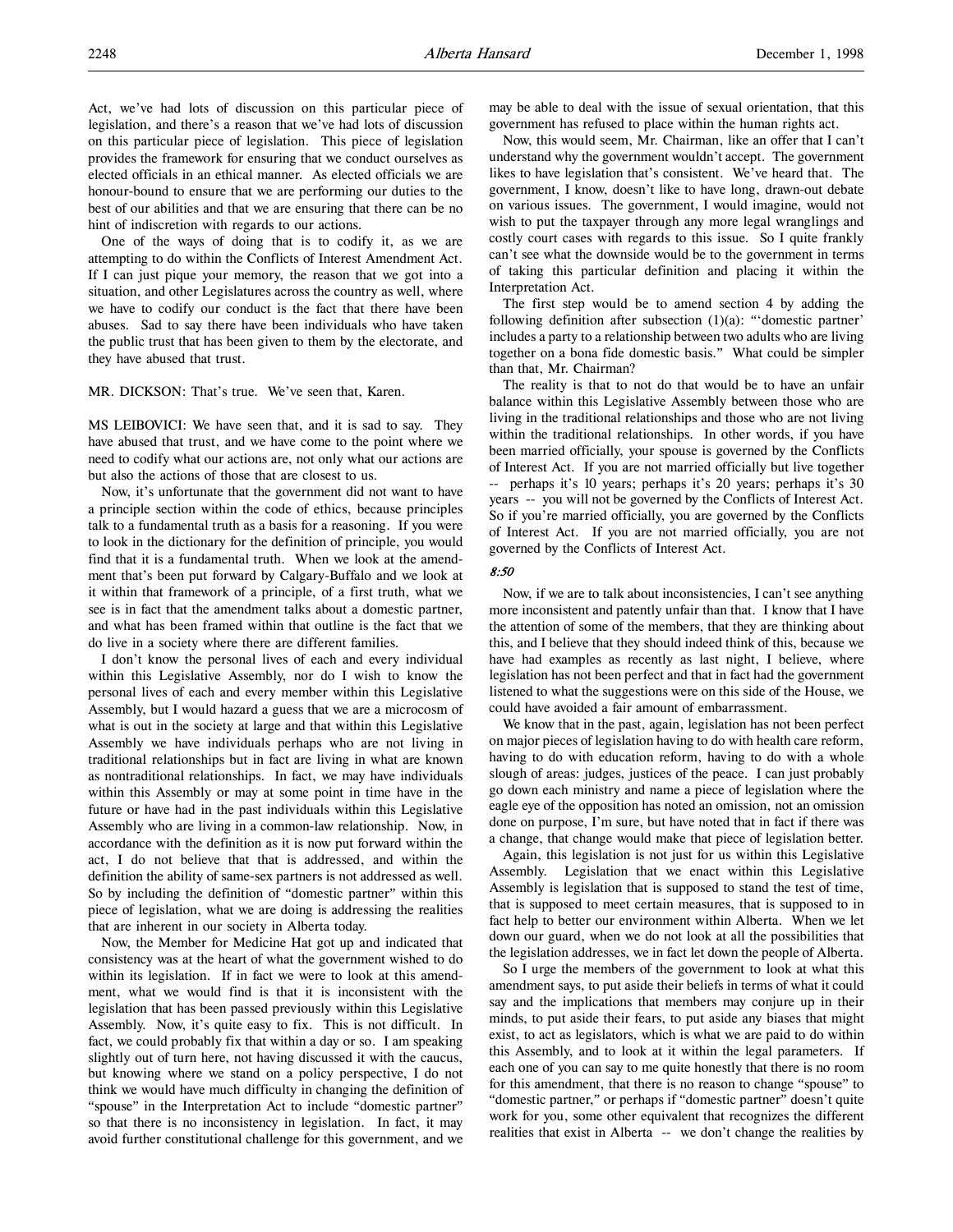Again, if the government wishes to adjourn debate so that they can in fact change this legislation, our House leaders I'm sure could discuss that. If in fact the government doesn't recognize that there is an inconsistency, that there isn't an equal relationship that has been set up by the way this legislation is written, then what will probably happen is that, as we've seen before, we will be back in this Chamber, back discussing and trying to change the amendment to reflect exactly what we've talked about tonight.

So I leave you to mull that over. If in fact I am reading incorrectly the legislation as it now stands, if in fact "spouse" covers that whole area of relationships that exist within our province between two grown adults, then, please, I would urge the government members to tell me that. But I know, looking at this legislation, that it's not the case. In fact, we have not covered all the bases that we need to cover to ensure that this legislation is as good as it could be.

Thank you,

MR. DICKSON: Mr. Chairman, I consider myself privileged. We've just listened to some visionaries, some members in this House that have a broad and expansive view of not only where Alberta is now but where it's going.

Mr. Chairman, I want to respond specifically to the comments made by the Member for Medicine Hat because it struck me, in listening to him, that he feels that somehow this is venturing into an area that Alberta is not yet ready for and that that somehow would be better left to a time when we do comprehensive reform addressing all relationships that exist and all domestic legislation in the province. I say this with the greatest respect to the Member for Medicine Hat. He is missing the circumstance that makes this bill so distinguishable. Name another bill in the province of Alberta that affects only the MLAs, their partners, and senior officials. Every other piece of legislation we deal with affects Albertans generally. Whether it's a health bill, an education bill, it affects thousands, millions of Albertans.

This bill is unique, so we have a chance here to be able to address in a very specific and precise way an inequity, an imbalance, and frankly a contradiction. Why do we do this? I quote from page 9 of the eminent persons panel report, Integrity in Government in Alberta: Towards the Twenty First Century. What does it say there? "Premier Klein's particular concern was that the issue of higher standards of ethical conduct for public officials be addressed in a forthright manner." Did the Premier say, "But only those living in heterosexual relationships"? Did he say, "Only certain partners of members should be subject to the act"? No. What he said was that "the issue of higher standards of ethical conduct for public officials be addressed in a forthright manner," all public officials, regardless of the relationships in which they live.

So to the Member for Medicine Hat and any other member who may be thinking that this requires some omnibus bill, that's nonsense. There's absolutely no reason to wait for that. There will be a time . . . [interjection] Well, there are some members in my caucus that are far bolder than I am. I'm a Calgary MLA, which probably means that I'm an incrementalist. I'm prepared to measure progress, Mr. Chairman, maybe in smaller measures than

some of my colleagues who are far more visionary than I am.

Just on the off chance that there are some members of this Assembly that are prepared to go where my colleague was prepared to take them, to take that bold, bold step, those who are willing to do so, then join with my colleague for Edmonton-Meadowlark in taking that big step. But for those of you that want to take a smaller step, you can do that too, and you can do it on this amendment, because it only affects that very small number of MLAs. So it doesn't have to turn all of that other legislation upside down. All it does is talk about standards for elected people, all elected people, and it means that the reality in Alberta is reflected.

Anyway, I just wanted to make that point in answering the Member for Medicine Hat. Thank you very much.

#### 9:00

MRS. SLOAN: Well, I think, Mr. Chairman, I've found another inconsistency in this government's lawmaking.

#### SOME HON. MEMBERS: No.

#### MRS. SLOAN: Really.

I have been reading the original act, and I've been reading Bill 2 as it currently stands. What I've found is that there's an inconsistent use of the term "spouse." The other term that's used is "a person directly associated with a Member." Now, there's a commonly held definition of what a spouse is, but I'm not so sure that there's a commonly held definition about "a person directly associated with a Member." I guess it's puzzling to me because if, for example, an issue arises in the case of a meeting of the Legislative Assembly and there's a conflict and the member withdraws, we find that section 2 speaks about a person directly associated with the member having a private interest.

Now, how is that different from a section further on where it talks about assets, liabilities, financial interests? It talks in that section not about a person that has a direct association with the member, but it talks about a spouse. What is the difference? Why do we use those two different terms? Is it not the premise of the amendment being proposed tonight to offer some consistency in the terminology that's used in this act? The reality is that the act as it stands, even with the amendment proposed by the government, is not consistent. I guess what I raise is a question of: how does the Ethics Commissioner define what someone "directly associated with a Member" means? How many different applications or definitions could exist in that scenario?

THE CHAIRMAN: You're rising on a point of order, Deputy Government House Leader?

#### Point of Order Relevance

MR. HANCOCK: Yes, Mr. Chairman. Beauchesne 459: relevance. While this is very interesting discussion about some aspects of the bill, it's not interesting discussion about the aspect of the bill, the subject of the amendment, which is the question of domestic partner. There's no amendment before us speaking about a person related to or associated with. The amendment speaks directly to the definition of domestic partner. I'd love to hear the rest of this debate when we get to the rest of the bill, but perhaps we could deal with the amendment.

THE CHAIRMAN: The hon. Member for Edmonton-Riverview, first of all on the point of order and then, whatever the ruling is, we'll let you continue.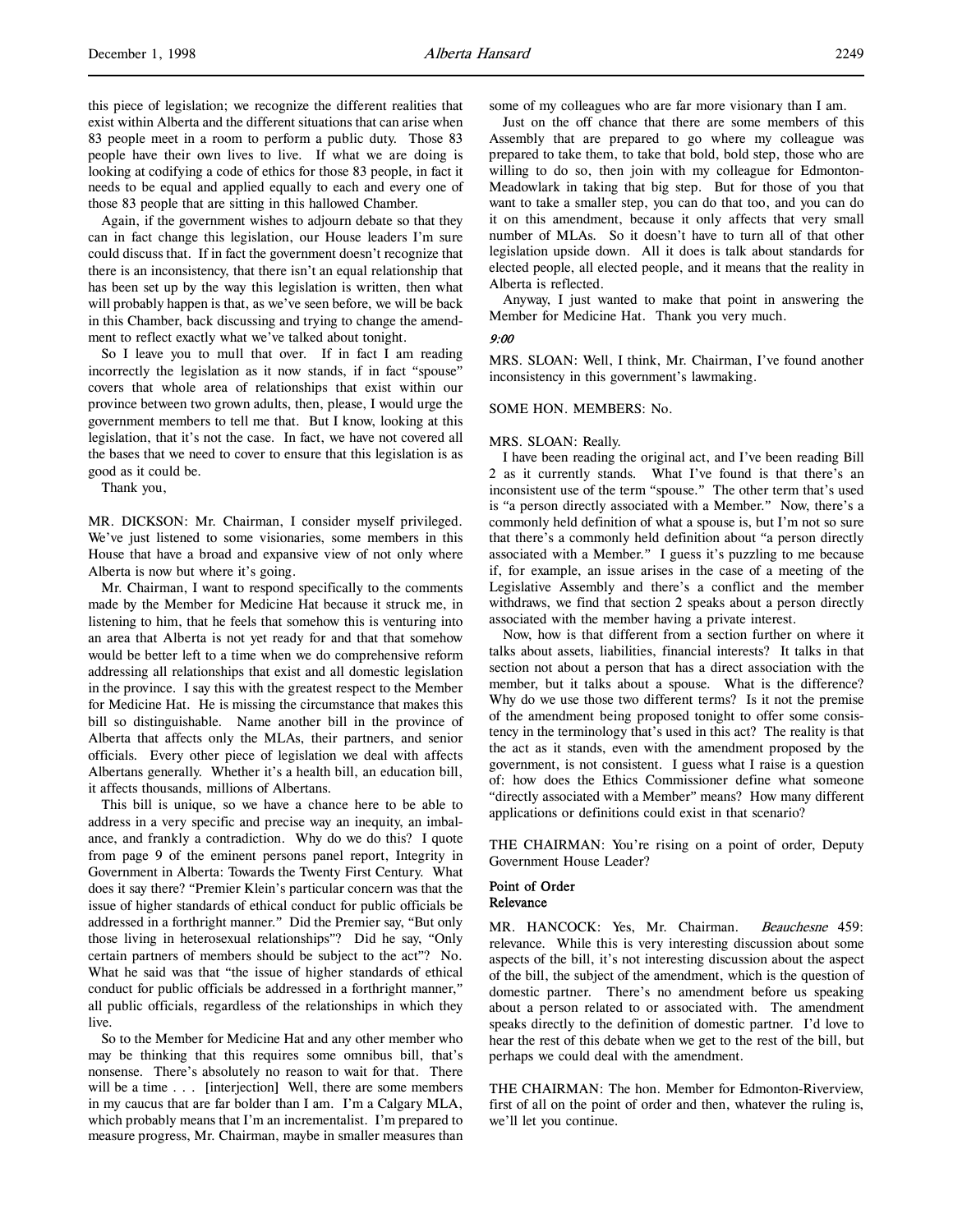MRS. SLOAN: Unfortunately, Mr. Chairman, these members across the way are so anxious to finish this session, they wouldn't let me get to it. I was doing the preliminary explanation leading up to the amendment. My point in summary: I don't believe there is a point of order. What I did in my preliminary comments was point out that the bill's not consistent. It uses two interchangeable terms to define spouse, which we all have a common understanding of, and another term which talks about a direct association. The premise of the amendments tonight is to provide consistency in the act as to the term utilized.

So on that note, Mr. Chairman, I don't believe there is a point of order.

THE CHAIRMAN: There's a point of order, and we do have other people who wish to speak. The chair was considering that prior to the intervention by the hon. Deputy Government House Leader. It would seem that what we're talking about in the amendments, particularly in the A section, is a domestic partner, which may be taken as a spouse. In looking at that and the other association, you have three kinds of associations: one introduced by the amendment and the other two which are in the bill. So on that basis it would seem to the chair that as long as the hon. member is dealing with those three and how a domestic partner may or may not be one or the other, that is indeed relevant to this amendment.

Edmonton-Riverview.

### Debate Continued

MRS. SLOAN: Thank you, Mr. Chairman. As I indicated before the point of order, the amendment's premise is to provide consistency. I think that what we've seen in the context of the amendments proposed by government is that they don't want to acknowledge -- and this comment has been made previously by my colleagues -- that another reality exists in terms of relationships.

We have in terms of traditional marriages in this province an over 50 percent divorce rate. I don't know exactly what the statistics are in terms of same-sex relationships, but there would be probably, in my estimation, thousands of those types of relationships in existence in this province. So the scenario is that if a member was elected who was gay or lesbian and they were living with someone, how would the Ethics Commissioner apply this act to that individual member? Would he apply that the partner of that member was defined as a spouse? Would he define that the partner of the member is someone "directly associated," or would he define, if the amendments are passed this evening, I think a much clearer description, that the member has a domestic partner?

The other reality that exists is that there are increasing numbers of people that are living in common-law relationships, and as the bill and amendments are currently written, it doesn't address that type of relationship. So, again, it would lead, in my opinion, to inconsistencies. If a member in a traditional relationship, as this government defines it, has to disclose assets, liabilities, financial interests, any private corporation, are we sure beyond a shadow of a doubt that a member living in a nontraditional relationship would have to do the same? Is that something that the Ethics Commissioner should be having to make a discretionary decision about? I don't know, but I think that the hon. Member for Edmonton-Norwood has demonstrated exceptional leadership in bringing the amendment forward and allowing us to debate it this evening.

The sections in which she's proposed this amendment, sections 4, 7, and 16, talk about some very important things. Section 4 talks about "shares or units in a mutual fund, futures and forward contracts or exchange contracts" and "publicly-traded securities,"

all matters which ethically any member, regardless of their relationship, should have to disclose.

Section 7 talks about -- and I referenced this section earlier - members disclosing assets, liabilities, financial interests of their own, of any private corporation that they control or of any private corporation controlled by their spouse, domestic partner, or someone directly associated with them. Section 7 also talks about a statement being made by a determined date of those assets, liabilities, and financial interests of the member's spouse, their children, domestic partner, or someone directly associated with them.

Further, section 16 talks about pensions, and this is where I think the government is most vulnerable. I'll just read a section. The section proposed in the bill before us this evening talks about the "payments of salary, expenses and benefits, including pension benefits, paid to persons who are directly associated with the Member." What if we had a member who had a partner, not defined as a traditional relationship, and we had an Ethics Commissioner who had, I would say, a narrow interpretation of his jurisdiction and of the act and he decided to deny that member's partner the entitlements under this section? This is where I think the government, Mr. Chairman, is liable, because then we would see ourselves, as we have in many cases in this province, going before the courts to determine the application of an act.

## 9:10

I would also raise a question. Is it not ignorant of this government, in the wake of the Vriend decision, of the actions required subsequent to the Supreme Court decision on Vriend, is it not somewhat of an ostrich putting its head in the sand approach to say that the Conflicts of Interest Act, which applies only to members of the Legislature and their spouses or partners, should not be consistent with the Charter and with the Supreme Court ruling? I am not convinced at the current point in time, Mr. Chairman, that without this amendment it is. I stand to be corrected if any of the hon. members across the way want to verify that, but it does not on its face, the act or the amendments, make it clear that the Ethics Commissioner would have a direct, precise, clear beyond a shadow of a doubt ability to apply the same provisions of this act to a gay or lesbian member of this Assembly and their partner, significant other, or spouse.

Mr. Chairman, I think that is a significant omission. I don't know how it would be dealt with without the amendments before us, but if we cannot amend an act and make it compliant with the Supreme Court decision, which only applies to those of us in this Assembly, no one else -- to us, our spouses, our children - how do we expect to have the fortitude to make the necessary amendments and other legislation that generally will apply to all of the citizens of this province?

I hate to pre-empt the vote on this particular section, but I just have this nudging suspicion that it won't be supported by the government members. I am not sure why that is, but I guess after 18 months in the Assembly I've come to recognize that the current government's definition of reality is somewhat more narrow than the reality that exists, and that is unfortunate. They discriminate against people, and their discriminations have been magnified across the country through decisions like the Vriend decision. I think the hon. Member for Edmonton-Norwood is trying to save the government further embarrassment from the day. Would you not agree, Edmonton-Norwood?

MS OLSEN: Yes.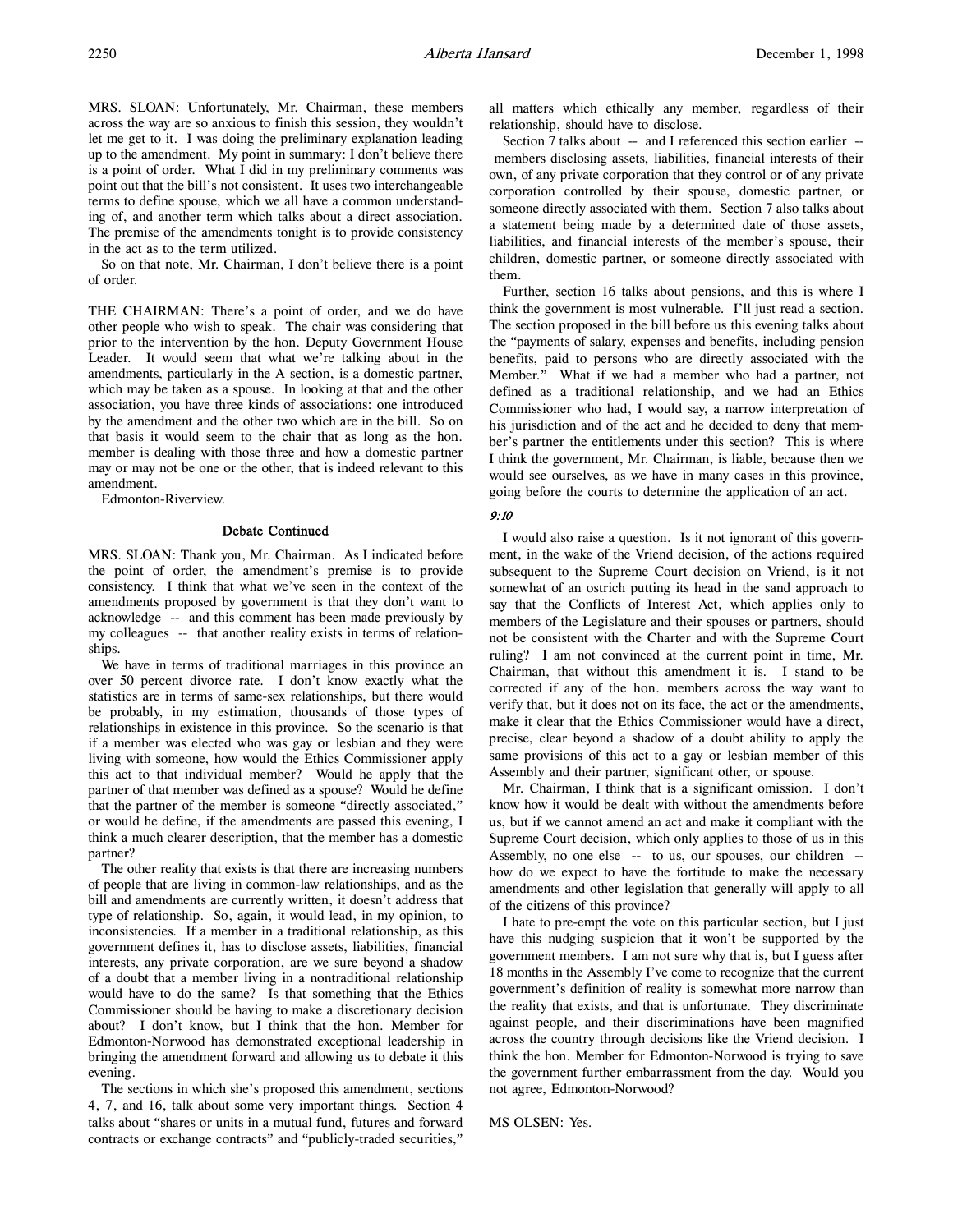MRS. SLOAN: She's trying to save the government additional embarrassment and say: put this in the bill now; don't wait until you get a court application going forward saying that the application of the act has been inequitable or not in alignment with our national laws and judgments.

Unfortunately, I don't think that the government will see the intentions in that light, and I regretfully suspect that this amendment won't be supported. But it's on the record, and I believe we have an obligation to be broad in our debate and broad with respect to our acknowledgment of the different realities that exist in relationships not only in Alberta but in society in general. Certainly Desmond Tutu during his visit in the last week talked very much about that, and he particularly focused -- I had the ability to watch him speak to the school children. What a fabulous, fabulous example of tolerance, Mr. Chairman. I really think it's regretful that he couldn't have spoken to this Assembly, because I really think that there are some people in this Assembly that would have benefited from hearing him speak.

MR. DICKSON: I would have learned from him.

MRS. SLOAN: We all would have learned from him. We all would have been richer and wiser from having that opportunity.

MR. DICKSON: What a model.

### MRS. SLOAN: He is a model.

I raised that because we set an example, just as he does, and perhaps we set the wrong example when we choose to be narrow in our interpretation, narrow in our application of the laws, and blatantly discriminate against people because they choose to live with someone that is of the same sex.

So with those comments, Mr. Chairman, I will respectfully conclude my debate on these amendments. I appreciate the opportunity to make the remarks this evening and to have the opportunity for the issue of the application of this act in this sense to be discussed in this House.

Thank you.

THE CHAIRMAN: The hon. Member for Edmonton-Glenora.

MR. SAPERS: Thanks, Mr. Chairman. It wasn't all that long ago that in this Chamber there was a collection of white, middleclass men who were elected. They were the only group of society that were deemed fit or appropriate to be in this Chamber. Then over the passage of time -- and it didn't happen fast enough - women became elected to the Assembly. Over time men and women of colour were elected to this Chamber. Throughout all of that change I will wager one thing, and that is that in spite of all of that change there is one thing . . .

# Chairman's Ruling Decorum

THE CHAIRMAN: Hon. Minister of Advanced Education and Career Development, if you wish your name on the list, I'd be happy to do that right underneath the hon. minister responsible for science, research and information technology. Failing that, I wonder if we could hear the hon. Member for Edmonton-Glenora on amendment A7 to Bill 2.

#### Debate Continued

MR. SAPERS: Mr. Chairman, I'll resist the opportunity to start my remarks again.

What I was saying, sir, is that there was one thing that was probably remarkably consistent and I would wager was consistent through all of that change and all of the social turmoil that led to that change, and that was that regardless of the group of men and then men and women that were elected to this Legislature and the men and women in their employ and the employ of the people of Alberta in senior positions in the civil service, there is no doubt in my mind that some of those individuals were in the past and continue today to be homosexual, that their sexual preference is to have a same-sex partner. I would say that that is a part of the history of this province, whether all the men and women elected in this Chamber today would like to acknowledge it or not. It is a strange fear, an odd bravado for anybody in this Chamber to deny that reality.

So we have an opportunity in this Chamber to set the record straight, to tell the truth, and to provide some leadership. Now, we can do that weak-kneed and we can do that haltingly and we can do that as though we were ashamed of something, or we can do that certain that it is the right thing to do. We can assume that leadership, knowing that that is what we were elected to do. We can provide the direction with the knowledge that it is correct to provide that direction.

### 9:20

Now, I've heard some argument, limited as it may be, from the government side that we would be inconsistent. I've heard some argument that it would somehow be inappropriate. I would say that the challenge, Mr. Chairman, is seizing the opportunity at its earliest occasion to do the right thing. There can be no best time other than the immediate present to do the right thing. So while there may be other government legislation that is still in the dark ages, other government legislation that is still in the closet, we have the opportunity with this amendment to take this legislation out of the closet. We have the opportunity with this legislation to set the directions, to do the right thing now, to set the standard, to say that the men and women in this Chamber recognize their obligation of leadership, and that is sometimes to take positions that need explaining, to take positions that you might have to answer a tough question about, or to take a position that maybe some narrow-minded, close-minded person would take exception to. I would say, Mr. Chairman, that the amendment brought forward by the Official Opposition is an amendment that gives us the opportunity to raise the level of debate on an admittedly sensitive topic.

Now, it's already been pointed out that this bill has fairly narrow application. This bill talks about 83 men and women who were elected to be MLAs, and it talks about a handful of other senior public officials. I cannot for the life of me understand why we wouldn't want the conflicts of interest law of this province to apply equally to me and my partner regardless of the gender of my partner. Mr. Chairman, if I have to account to my constituents for my behaviour, I don't think it's because they care who it is I choose to sleep with. I think it's that they may care that somehow my position has been exploited or I have abused the trust of my office. Those are appropriate concerns for them to have, and they should feel free to ask me to account for those concerns, and they should feel free to look into the documents that I and my spouse have to file to comply with the laws of this province. If my constituents have concerns based on those filings, then they should be able to pursue them.

You know, if we don't pass this amendment, they won't have the ability to do that for every man and woman in this Chamber and they won't have the ability to do that for every senior public official that the legislation captures. That's wrong. Why would we set up that kind of a double standard? Why would we say to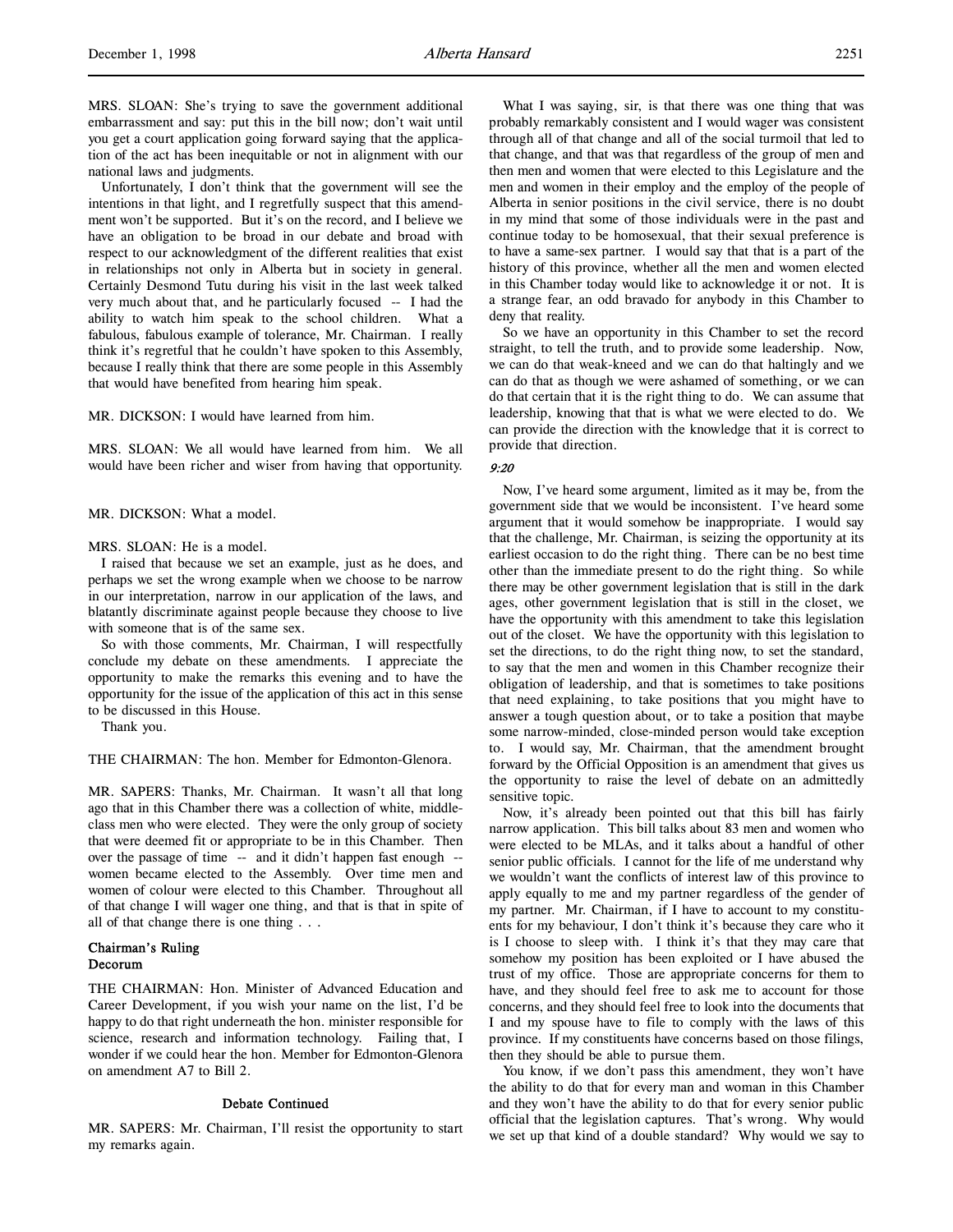some constituents, "Yes, you can hold your elected member and his or her spouse accountable," and to other constituents for other elected members, "No, I'm sorry; you can't hold your elected member and his or her spouse or partner accountable"? Why would we do that? In a province where we're supposed to be so concerned about equality and equal rights, why would we set up this parallel system?

It doesn't make any sense to me. It doesn't make any sense to my colleagues. It doesn't make any sense to my family. It doesn't make any sense to my constituents, and I would say that it probably doesn't even make any sense to the majority of the men and women in this Chamber. But there's some fear -- label it homophobia; label it whatever -- that would prevent us from seizing the opportunity to correct this mistake.

So, Mr. Chairman, I would argue most strenuously that when we have an opportunity like this, which is rare, to change the law, to demonstrate leadership, to make it consistent, to show that there are values behind the words that we as politicians utter, to show that we are truly interested in fairness and equality, we should seize that opportunity. It's there. All we have to do is do the right thing. All we have to do is say yes to this amendment.

So I am asking all members in this Assembly to put aside a bias or a prejudice or a preconception they may have. I would ask members to put aside partisanship around the other issues that we've been asked to deal with during this session and even the partisanship around this particular issue of gender equality and sexual equality. I would ask them to consider this moment in time as the right moment in time to take the step, to say yes, to do the right thing. Mr. Chairman, we'll see how that challenge is met.

THE CHAIRMAN: The hon. Member for Spruce Grove-Sturgeon-St. Albert.

MRS. SOETAERT: Thank you, Mr. Chairman. I actually just want to speak briefly to this amendment. I've looked at it, and I always try to present things in what would be fair. So the way I look at this is that I fill out a form that the Ethics Commissioner looks over, and so does my husband, and then we go have a little chat about where things are at. That's expected. That kind of declaration is expected, and every member of the Assembly does this, and their spouses as well. So we take that on as MLAs. That's part of the declaration that we are open and accountable about.

Now, if someone is in a relationship with someone of the same sex, then why don't they have to answer in the same way my husband does? That's what this amendment addresses. To me, this is reverse discrimination. If you're in a gay relationship, you don't have to be accountable, and that is reverse discrimination. So I've been listening, because I do that very well.

MR. DICKSON: One of the best listeners in this House.

MRS. SOETAERT: One of the best listeners in this House. Even Hansard is chuckling at that one.

I look at this as an issue of fairness. If all of our spouses and all of us are expected to be accountable, then anyone who has a domestic partner as defined by this amendment should be held accountable in the same way. I think that's a very simple amendment. When you think of it, by not putting this in, it's reverse discrimination. It is. It's reverse discrimination by not putting this in. So I would think that most members on the other side would then support it. I see the Member for St. Albert disagrees with me. I'd like to hear her reasons on that, Mr.

Chairman. I know I'm including her in the debate and that I shouldn't do that, and I know you correct me on that all the time. So I've just saved you that, and I appreciate what you're saying.

If people on the other side want to argue this one, I'm open to listen to that side. I'm ready to hear why they don't want to support this. This is reverse discrimination, and it's an issue of fairness, as I see it. So if somebody can actually argue the other side, I'd be willing to listen to it. There may be somebody on the other side who wants to; I don't know. I'm hoping that those who maybe went to that human rights conference and listened to the wise words of Desmond Tutu and others -- you know, I was glad I went, because it was a moment in time. It was a moment when a very significant man in our world was there amongst us and had a message. Anyone who was there could sense that presence that he had, and it didn't matter that he was far away and there were 1,500 in the room. He was there, and I think everyone who was there left with the feeling that it is incumbent upon each one of us to make the world a better place, a fairer place, a more compassionate place. I wish more people had heard him speak. I really do. Certainly more people in this Legislature should have heard him. That's why I am speaking to this conflicts bill and the amendment, because it is an issue of fairness, and I think we should deal with it. I'm hoping all members will support it.

I think they just get an amendment, crumple it up, and throw it away without truly thinking about it. I think this is a very solid amendment that would ask that all people in a relationship with an MLA or as defined in the act would be accountable, just as my husband is when he has to fill out those forms. So do I and so does my spouse. [interjection] I hope he's still my spouse. If I ever get home tonight . . . I'm not going there.

With those few words, Mr. Chairman, I appreciated the opportunity to speak to this amendment. Thank you.

### 9:30

MR. DICKSON: Mr. Chairman, we've heard arguments to persuade. We've heard arguments appealing to reason. We've heard arguments providing some historical context. We've heard references to and quotes of leaders in our community and international leaders.

### [Mr. Clegg in the chair]

I'd like to refer now to a leader in this Assembly, a man held by many members in very high esteem, a man who is a leader in this Assembly in many different ways, in his community and in cabinet, a man who told us on June 2, 1997, about one of those stories that's been burned into his cerebellum, an experience he'll never forget. He shared with us on June 2 the story of how one of his volunteers had been door-knocking in an election and encountered an irate voter. The volunteer asked the voter who he'd be supporting in the election, and the voter responded that they were all crooks and basically was very negative in his appraisal. The volunteer was somewhat taken aback by this but gathered himself and simply asked, "Well, in light of that, would you mind telling me which crook you'll be supporting?"

Now, that was a story offered by, as I say, a leader in this Assembly, a leader in the House, and what was interesting in recalling that story was that the constituent didn't say that only those politicians living in opposite-sex relationships were crooks; it was that all politicians were crooks, that all elected people were crooks. The leader I refer to is the Minister of Justice, the chief law official in this province and certainly in this Assembly.

You know, when you think about it, why would we expect that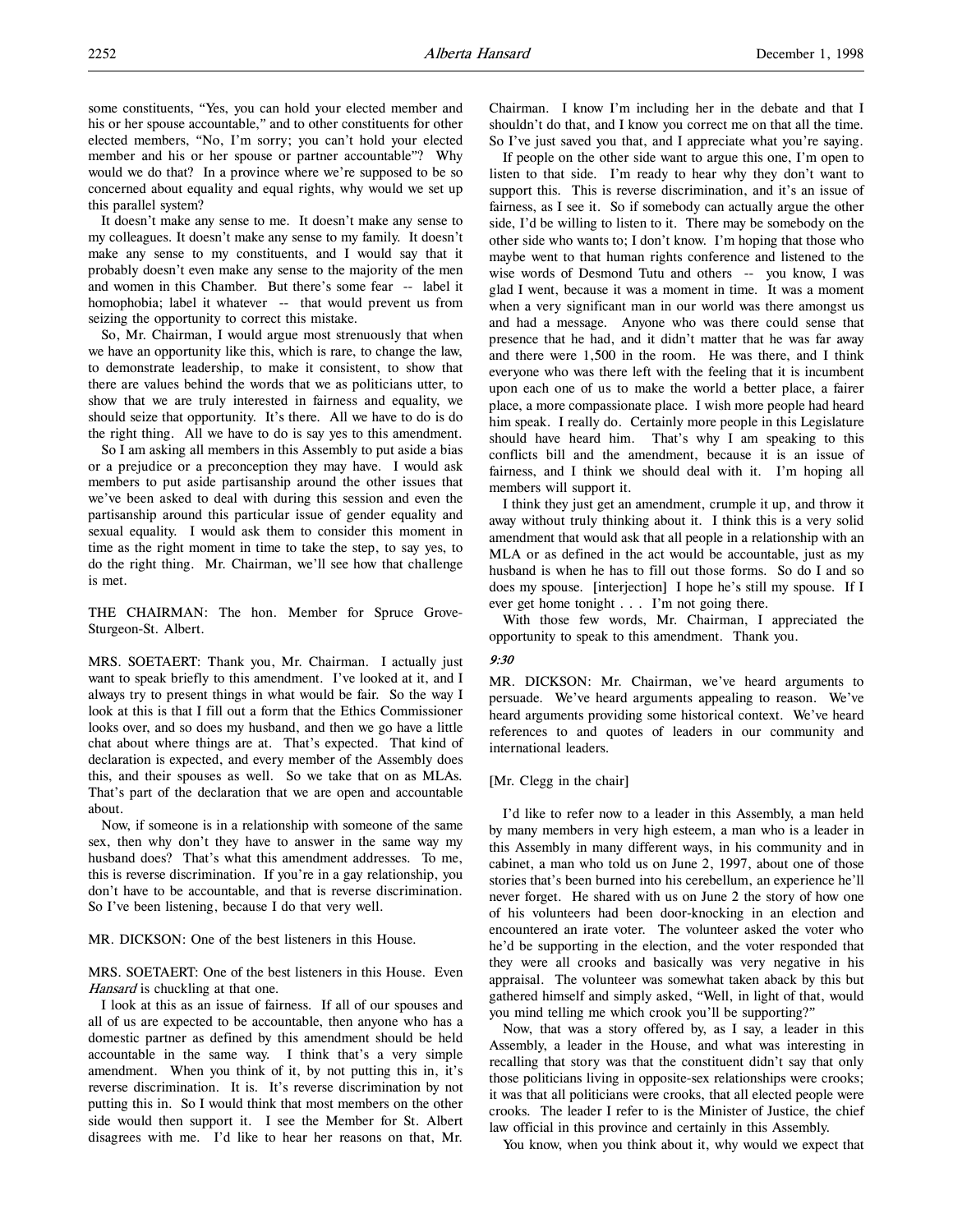somebody living in a same-sex relationship is going to be more honourable, more accountable than somebody living in an opposite-sex relationship. I don't think that's likely to happen. It seems to me that those people who choose not to uphold high ethical standards are going to do that regardless of their sexual orientation, but in this province, absent this amendment, it's hugely important. If you happen to be in a same-sex relationship, you don't have to meet the same standards as other members do, and it strikes me that this is just a huge, huge problem.

Mr. Chairman, I don't understand -- we see a rush of members to their seats, and that may be because of interest as they anticipate the . . .

### MR. MAGNUS: I wasn't rushing.

MR. DICKSON: Okay. There was a lethargic movement to certain members' seats.

### MR. DUNFORD: Don't call my seat lethargic.

MR. DICKSON: We're dealing with a serious amendment, Member for Lethbridge-West, hon. minister, and what we're trying to do is understand. You know, the votes in this Assembly come all too briefly. Members don't have to stand. It might be interesting if members, instead of just standing either on the affirmative or the negative side, each in our turn would have to in less than 30 seconds give a reason why we're voting for or against a bill. You know, that might be an excellent idea, because what we would then do is find out how many members had actually considered the merits of whatever amendment is on the table. [interjections]

You know, Mr. Chairman, these are all seasoned veterans of the House, and they're great fun to work with in the House, because as much as they complain about the time opposition members speak, each of them understands that the only currency the opposition ever has to work with is time. That's the only currency we have. When it comes to a vote, we lose every time. Is that because the arguments aren't meritorious? Well, there may be occasion. In the six years that I've been an MLA, I can imagine that there were times. To be fair, I think some arguments that we advance have more merit than others, and there are times when perhaps on the merits government would have good reason to say: we're not going to accept this recommendation.

Those members who understand the opposition's role, even though they like to razz us about it, I think also understand that, all kidding aside, the stuff we deal with is important here, and amendments to a piece of legislation as important as the Conflicts of Interest Act speak to a much broader audience. Every now and again we have an opportunity when we deal with a bill -- the only people affected by this bill once again are those of us in this Chamber. We have opportunities to send messages that resonate throughout this province. We have opportunities to show that we genuinely do think it's important that all of us be held to a high standard, a high level of accountability. Is there anybody that doesn't agree to that? That's what the Premier said in appointing the eminent persons panel; that's what the esteemed Justice minister said in introducing the conflicts act, Bill 2.

Did anybody say in any of those speeches: if you happen to be living in a same-sex relationship, it's a way different standard; you don't have to make the disclosure? Did anybody say that? Did anybody say that we have a high level of accountability except for those few members? Whether it's few or many, I don't know and I don't care. Did we say: you're going to have a different standard? How can we have the Provincial Treasurer

and whoever else is on their fence-building committee or whatever it's called going around to try to find out and make sure that sexual orientation is not skewing and resulting in unfair, unequal treatment if when we're presented with a bill as simple as the conflicts act, which only impacts directly on the members in this Assembly and their partners, we find members resisting that.

Mr. Chairman, I'm probably much denser than most members in this Assembly. I think there must be some compelling good reason why people are reluctant. I just say again that some of my colleagues -- I don't want to suggest that there are deep divisions in this caucus because there aren't, but I just say again that some of my colleagues are far more ambitious than we have to be on this bill. I'm not looking to rewrite every piece of legislation.

You know, the Member for Medicine Hat may talk about omnibus bills, but he also said: if and when Albertans are ready. Well, what he's talking about is a debate for another day. Okay; be that as it may. We may agree to disagree in terms of when the time is right to have that debate, but that's no reason why when we're dealing with MLAs, we shouldn't say that every MLA and every senior government official has got to meet a high standard of accountability. And the minute you say, members, because this is what anybody does by voting against this amendment, "Oh, but there's a lower standard if you happen to be living in a same-sex relationship," that's unequal by any definition you choose to manufacture.

I don't know how you sell that. I don't know how the Member for Edmonton-Beverley-Clareview can go back to his constituency and explain that to his constituents. I don't know how anybody can go back and say: we have a different set of rules if you happen to be living in a same-sex relationship. It just seems so contrary to my sense of equality and I think your sense of equality as well.

I expect that there are other members that want to join the debate.

### 9:40

MR. DAY: Let us vote. Let democracy rule. Give democracy a chance.

MR. DICKSON: The Provincial Treasurer has just discovered democracy. We didn't hear him saying that when his government decided to repudiate the promise to elect people to regional health authorities. We didn't hear him on a host of other factors, but suddenly the Provincial Treasurer has discovered democracy.

### Chairman's Ruling Relevance

THE ACTING CHAIRMAN: Hon. Member for Calgary-Buffalo, I like to give all the leeway I can, but you're quite a bit off the amendment here when we're getting to the election of regional health people. I think it's a little bit away from the amendment. I understand that you're just making a point, but let's just keep on the amendment, please.

### Debate Continued

MR. DICKSON: Mr. Chairman, you anticipated exactly where I was going. I was just going to say maybe this conflicts legislation should affect people in regional health authorities, but we'll come back. We're going to focus on Bill 2.

So, in short, here's where we're at. We have an opportunity right now for members to vote in terms of whether equality is important. For those members who think that sexual orientation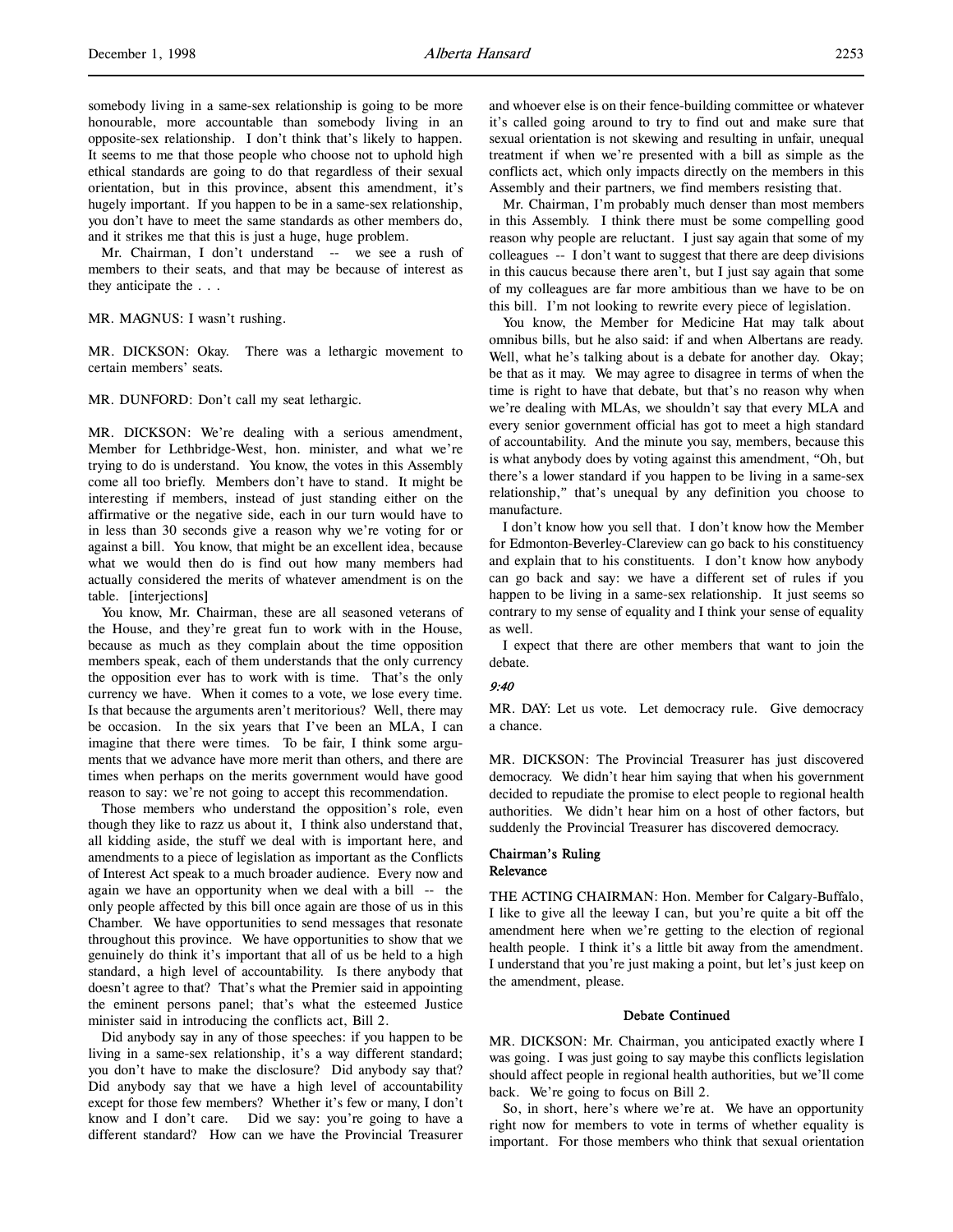should make a difference and give you some special protection, some special rights, the answer is real simple. You vote against this amendment. That's what you're going to be doing. That's what Albertans are going to be reading into that. So I think it's going to be fascinating when the vote comes. I don't know how the Provincial Treasurer is going to tie this into his fence-building project.

MR. DAY: Let me worry about it.

MR. DICKSON: Well, you know, I'm so darn sympathetic. I'm already anxious to help the Provincial Treasurer in this task because I understand how vexing it's going to be.

Mr. Chairman, I think those are the observations I wanted to make. I'm still open to some further debate, other than what we've heard from the Member for Medicine Hat. Hopefully we'll yet have some reasons in terms of why people think there should be special rights. I'd just conclude on this note. If the Member for Medicine Hat thinks that at some point we're going to have a debate on an omnibus bill, that's fine. I guess I'd say to him: why would he allow an inequality here to go on until such time as Albertans are ready to address that omnibus thing? I have a real concern in terms of what happens in that transition period, and I can't imagine that he would want that kind of inequality to go on. You know, I think people in Edson and Hinton also would be interested in making sure that there's fair treatment.

I expect other members want to join the debate, and I look forward to hearing those additional comments. Thank you.

THE ACTING CHAIRMAN: The hon. Deputy Government House Leader.

MR. HANCOCK: Thank you, Mr. Chairman. I feel the need to rise to speak to this particular amendment because on the face of it the amendment is quite attractive to me. I think it makes some considerable sense that all members of this House should be treated equally. I believe, however -- and I'll keep my comments brief -- that there's a fatal flaw to it which I don't think has been overcome in the amendment itself, and that's the reason why I won't be able to support the amendment this evening.

The fatal flaw is this: we do not yet have a society where everybody wants to admit to a homosexual partner, even elected members, and to require an elected member with a homosexual partner to have that homosexual partner file a statement and be outed in public, so to speak, to use the vernacular, is, I think, a higher breach of their rights to privacy and their rights to their own determination to present themselves publicly than the requirement of the Conflicts of Interest Act in this case.

We have, for example, a federal member of parliament who was elected for a number of years before he made any public statement as to his own personal relationships. At the time that he felt was appropriate to him, he made his public statement about his personal relationships, and that was entirely appropriate. By making this amendment to the Conflicts of Interest Act without other protection, we put into conflict two basic principles: the equal treatment of all members and the right of the public to know their financial affairs and the personal rights of an individual to have certain elements of their life kept private if they wish to do so. I have trouble reconciling those two fundamental principles, and for my purposes I would reconcile those principles on the right of the individual rather than on the principles of the Conflicts of Interest Act.

THE ACTING CHAIRMAN: The hon. Member for Edmonton-Norwood.

MS OLSEN: Thank you. I, too, would just like to speak to this amendment briefly. I think it does address some of the inequities in the legislation. I guess the hon. Treasurer at some point will be enlightening us as to how his white picket fence building is going. I think that this amendment, as others have so eloquently put it, addresses an inequity in the bill in that if a spouse in the relationship has to disclose, fair enough. Then why is that okay for that relationship but not for others?

So given that, I think we need to look at -- and I'll paraphrase the words of Madam Justice l'Heureux-Dubé when she talked about how as legislators we must make legislation that is fair and equitable and that that should be reflected in every piece of legislation we in fact put on the table. I think about what we do in this Legislature, and I think about the inequities in much of the legislation that we put forward. I think it's high time that we as legislators look at the legislation that we're passing and look at it very seriously in relation to the Canadian Charter of Rights and Freedoms and look at it through gender analysis and start looking at it in that respect.

Mr. Chairman, that's all that I have to say on this amendment, and somebody else may want to speak to that.

THE ACTING CHAIRMAN: Are you ready for the question?

Hon. Member for -- you're so small I couldn't see you --Edmonton-Meadowlark; right?

MS LEIBOVICI: Right. Thank you, Mr. Chairman. I may be small, but I'm sure I'm noticeable.

DR. TAYLOR: You're mighty. Small but mighty.

MS LEIBOVICI: Small but mighty. Thank you. That's very complimentary.

AN HON. MEMBER: Or is that mighty small?

MS LEIBOVICI: That one I won't repeat.

I rise to address this particular amendment again. I think we've had some very interesting discussion around this amendment, and that is always important in terms of the legislation we put forward. I listened very carefully to the Member for Edmonton-Whitemud and his reasons for not being able to support the amendment. I must admit that on the face of it I agreed with his analysis of what the consequences are of an amendment such as this. Perhaps within this Legislative Assembly, within this particular sitting, what I could see happening with regards to the amendment -- again, I am talking as an individual member, not as a member of the caucus, because we have not discussed it - is I could see grandfathering the members within this Legislative Assembly, in fact individuals who ran in the last election, who ran without the knowledge that they would have to disclose the relationships they had that were outside of the current definition of what is acceptable, if we accept the parameters that this government has put on the definition of relationships; in other words, a marriage between a heterosexual couple.

## 9:50

Again, I think we need to look at the realities that exist within the province, and we need to recognize the fact that as elected representatives we do give up privacy. We only have to look to our neighbours to the south and what has happened with the President of the United States, where in fact his private life is very much public. The reality is that our private lives are also up for scrutiny. The very reason that we have this bill in front of us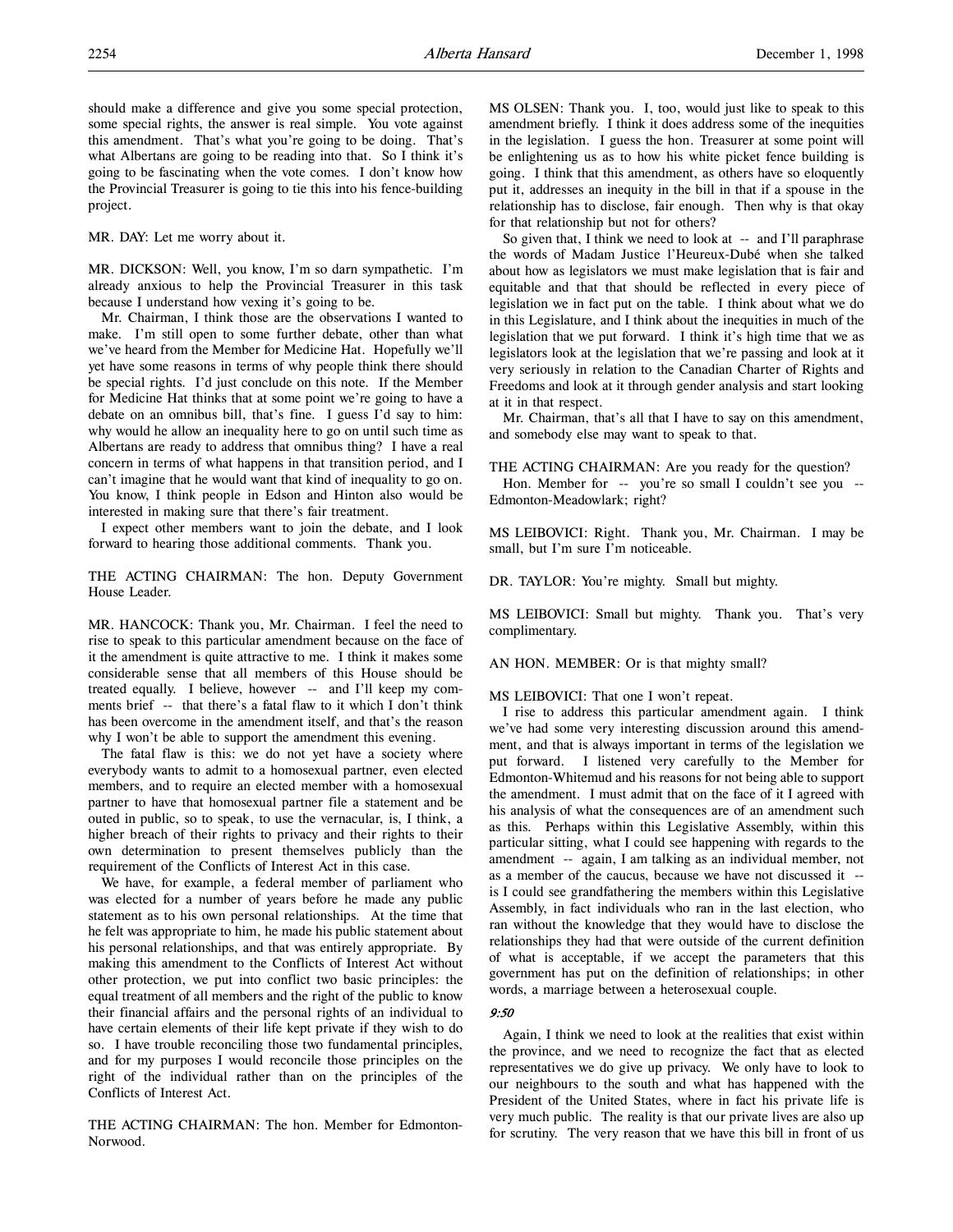is to ensure that when we engage in activities in our private lives, they do not in fact contravene our public responsibilities. It is for this very reason that we have, as I indicated earlier, a Conflicts of Interest Act, that we have had to have not only in this province but in other provinces and states and in most democratic institutions conflict of interest acts to ensure that individuals do not contravene the public trust that is given to us as elected individuals.

For that reason I would like to take the point that the Member for Edmonton-Whitemud made that extra step, because I think when we look at the rationale that was put forward by that particular member, it is not a complete rationale in explaining this particular amendment. It works for this Legislature sitting only, I believe, because I think there may be instances where individuals do not want to expose their private lives. But in any future elections that are brought forward, it needs to be made very clear to those individuals that put their names forward for elected office that this part of their lives becomes public, that in fact if they are in a relationship that is either common-law or same-sex, they will have to disclose the activities of their partner. I do not think that is an unrealistic claim to make on individuals who are running for office, because the fact is that your partner may, willingly or unwillingly, knowingly or unknowingly, breach provisions of the Conflicts of Interest Act and that your partner should be subject to the same scrutiny as partners that are involved in a spousal relationship as normally identified.

I find it hard to understand how the members of the government can rationalize that there are different kinds of relationships that fall under different kinds of scrutiny when it comes to conflicts of interest. I really think that you need to ask yourselves: why should it be different? Whether or not your partner discloses any of their transactions, any shares in a mutual fund, futures, exchange contracts, whether or not that individual, that partner files with the Ethics Commissioner a copy of their activities, what the holdings of that individual are -- the process that we've all gone through a number of times -- why should it be different if you don't have the marriage ring on your finger? I can see no reason why that should be different, other than perhaps, as the Member for Edmonton-Whitemud pointed out, the conditions under which people were elected in this sitting did not forewarn those individuals that they might have to disclose a very private part of their lives.

So the way to address that is not to have bad legislation, is not to have incomplete legislation, is not to have legislation that in fact does not cover all the bases. The way to address it would be to grandfather perhaps -- and there may be other solutions out there, but on the spur of the moment that is one that I can think of -- individuals within this Legislative Assembly so that their privacy could be respected. There may be other methods by which not only individuals' privacy can be respected but also conflict of interest guidelines could be met, whether that's in confidence disclosing to the Ethics Commissioner the holdings of a partner that is considered outside of the norm of relationships that are acceptable to this government.

There may be other ways that this situation can be addressed, but there are still the realities of what comprises family life in the province of Alberta right now, what may or may not be relationships within this Legislative Assembly or within future Legislative Assemblies, and in fact this situation should be addressed to ensure that there can be no hint of unethical conduct being carried on by individuals within this Assembly and/or by the partners of individuals within this Assembly. Again, the only difference that allows for this to occur is whether or not you have a wedding band. So if in fact, as I indicated, you are living common-law, your common-law spouse would not be required to file with the

Ethics Commissioner.

Though the explanation by the Member for Edmonton-Whitemud for not supporting the amendment was interesting, it was not complete. It did not cover the full perspective of an analysis of where this legislation leads, and I think that given that the Member for Edmonton-Whitemud is regarding this legislation and looking at the amendment, perhaps what the member could also do is look at maybe drafting right now a grandfather clause for individuals within the Legislative Assembly so that their private lives would not be exposed or perhaps drafting something that would ensure the privacy as well as meet the criteria under a grandfathering clause, that would meet the privacy requirements of members in this Legislative Assembly as well as meet the confidentiality aspect as well as meet the guideline aspects of an ethical code of conduct as outlined in this Conflicts of Interest Amendment Act.

### [Mr. Tannas in the chair]

I've seen the Member for Edmonton-Whitemud be creative, and I know that he can in fact look at ways of mediating the differences that have occurred on this particular amendment. In fact, I'm sure in his heart of hearts he believes that this an amendment that will make this legislation better. He recognizes that there are some difficulties with the amendment from his point of view and from the government's point of view, and as a result I am sure that he can look at a way of mediating these differences to make this legislation address the issue of partners for Members of the Legislative Assembly.

### 10:00

 So I'm loathe to give up on this particular clause and this definition because I do believe that it creates an imbalance in the situations that occur when individuals are elected to this particular Assembly. Therefore I urge not only the Member for Edmonton-Whitemud but other individuals to collectively put our heads together to see how we can address this issue to ensure that the intent of this particular amendment is in fact put forward and that the intent of this particular amendment does in fact make its way into the legislation so that we have a Conflicts of Interest Act that can be a model for other Legislatures across Canada.

I know that this government prides itself on being a leader. I know that on many occasions we have helped this government to take on that leadership role, and we will continue to do so. But for not looking at the intent of this particular amendment, for not seriously considering how to ensure that there is full disclosure from all the members within this Legislative Assembly regardless of what their partnership relationship is, I believe we need to keep prompting the government to ensure that they do take on the leadership role that I'm sure they are capable of with regard to this particular piece of legislation.

As the Member for Calgary-Buffalo pointed out, this is a piece of legislation that is ours. It is one that pertains to the 83 Members of this Legislative Assembly. It affects us and our partners, and as such it should be one for which it would be quite easy to address the inequities that could come from the legislation as it now stands. Because it is ours, it is not one that has the wide-ranging consequences that the members of the government believe putting in the amendment the definition of domestic partner will have. That's what we're talking about: a definition of domestic partner that talks about a relationship between two adults who are living together. It doesn't have the wide-reaching consequences that the members of the government have said it does and that are the basis for their not wishing to pass this particular piece of legislation. It affects only us, the 83 members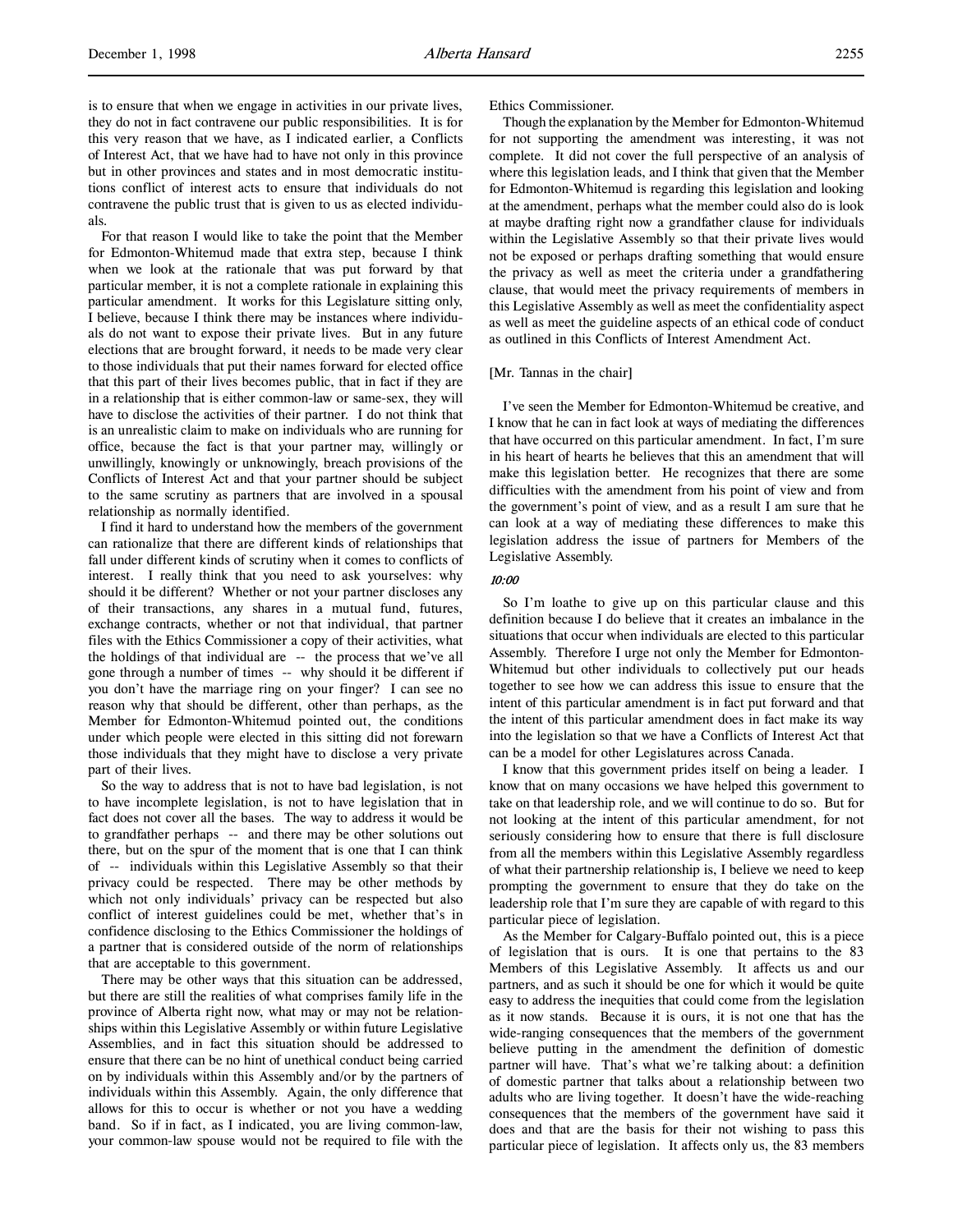within this Legislative Assembly, and we should set an example to ensure that our conflicts of interest legislation cannot be pointed at as excluding certain people because of their marital or nonmarital relationship from disclosing fully the interests of their partners.

So I hope I've been able to explain and to build further on the comments the Member for Edmonton-Whitemud made and to perhaps move the discussion and the debate forward on the amendment so that we can in fact come to a reasonable conclusion on this particular amendment. Again, because this is an amendment and a bill that pertains only to us within this Legislative Assembly, we should be able to come to an agreement that would ensure that all individuals are treated equally regardless of their marital and/or partnership relationship.

So I'm looking forward to hearing if perhaps I've spurred some extra thinking for the Member for Edmonton-Whitemud and to seeing whether or not he and perhaps some of the other members of the government could come up with some way of mediating the differences we have on this particular article so in fact we can make this legislation better. Thank you.

THE CHAIRMAN: The hon. Minister of Advanced Education and Career Development.

MR. DUNFORD: Thank you, Mr. Chairman. I might preface my remarks by indicating to you that I'm certainly not under any whip's challenges to try to stretch this thing as long as 20 minutes, as the previous speaker might have indicated.

I want to spring from where the previous speaker left off. One of the interesting things in human dynamics is that there's discussion that goes on, there are paradoxes that are created, people look for ways to deal with a situation, and then all of a sudden an idea comes forward and starts to grow and starts to flourish. I'd like to now add my little bit to hopefully growing this seedling into perhaps something that both sides of this House could agree to. I'm not making any sort of amendment or subamendment. I just want to talk for a few moments about a way in which we could handle some of the concerns that were raised certainly by the Member for Edmonton-Whitemud and then were followed up by the Member for Edmonton-Meadowlark. Now, I know she's onto a concern about grandfathering. I share her labour relations background, so I can empathize with her in the context of how she's trying to get us out of this paradox or this little dilemma that we're in.

What I'd like to suggest is that instead of grandfathering, because then that will set those of us that are here today apart from those that may come after us, I think we might simply look at a date in the future. What we might recall is that all of us here in this Assembly tonight were elected on March 11, 1997. In speaking against this amendment, perhaps a date could be brought forward. If I'm not mistaken -- I don't know whether it's a standing order or whether it's a constitutional requirement - there would have to be an election in five years after March 11 of '97. So if my math is correct, this should take us into the year 2002. Why wouldn't we consider a date such as July 1 of the year 2002 when full disclosure under this conflict of interest would be required?

If there's any member sitting here this evening who is concerned -- and I have to say that I share the concern that was indicated by the Member for Edmonton-Whitemud, and I share that to the point where I will be voting against the amendment -- if we went to July 1 of the year 2002, then every one of us is going to have to make a decision as to whether or not we want to go back in front of the people and seek re-election. That being so, and if any that would put their names forward at the next election already know

that there will be this type of disclosure, it would seem to me, then, that we don't have to deal then with grandfathering, which would actually create a two-tiered system, so to speak, of legislators here in Alberta. So that's a suggestion that I would make.

Again, I want to congratulate the Member for Edmonton-Whitemud for an original thought in this particular debate. You can see how it's starting to swing the interest. I believe it actually opens up a pathway for most of us here this evening. I thought the Member for Medicine Hat articulated it very well. There was an inconsistency if we were to approve this amendment. I can understand, though, the dilemma it was putting us in. I mean, we shouldn't want to have partnerships where there is someone that discloses and someone that perhaps doesn't. So it seems to me now that what we have here is a solution that's starting to boil up. I certainly want to say that I will be voting against the amendment but certainly would encourage anyone here in the House perhaps then to build upon my little contribution.

### 10:10

MR. DICKSON: I just want to spend a moment and thank both cabinet ministers that have spoken, the minister of intergovernmental affairs and the minister of advanced education. I want to say that I think the two of them have raised something that's really worth discussing. The notion of prejudice is a legitimate concern to raise, and in fact as I've been thinking about it, there's something quite attractive on the face of it about a proposal to look at a change that would have some deferred implementation. I'm not sure we've heard a lot of other members speak to this, so I guess my trepidation is: we have an amendment on the floor and the suggestion that we look at something but defer the effective date, and I hate to see us go to that trouble and then find that there was no support for it in the House.

It's an interesting proposal. When we look at the conflicts act, clearly there is a disclosure to the Ethics Commissioner. We'd assume that that's treated in confidence. Then there is a public disclosure, where any citizen could go down and in that disclosure you have the benefit of being able to see the name of the partner. So that certainly has the potential for outing an MLA who's in a same-sex relationship.

There's another way of addressing that, and that would be that you would be able to in fact not require disclosure of the name of the partner to anyone other than the Ethics Commissioner. That would be another way of going at it. I see a look of consternation on our friend the minister of science and technology. The suggestion is that that would be an alternate way of being able to respect the potential prejudice of somebody having to disclose that they had a same-sex partner. In fact, what you might be able to do is amend the conflicts act so that a member had the option of having the name of their partner published or not. I mean, there may be other reasons we wouldn't want our spouse's name available in the public records of the province, so we could simply address that, I think quite niftily, with a very minor amendment. You know, we'd be able to craft that amendment very quickly and bring it forward. So that's an alternate way of dealing with it.

It seems to me that if the minister of intergovernmental affairs were to prepare the kind of amendment he's proposing -- and it would be even possible potentially to do that as a subamendment to the amendment that's currently on the floor. Of course, we'd have the chance in terms of being able to vote on that and then vote on the main amendment. I know the very persuasive colleague from Edmonton-Meadowlark is having some discussions to explore that sort of potential. But on reflection . . . [interjection] Thanks, Mr. Chairman. I appreciate the encouragement from the Member for Whitecourt-Ste. Anne.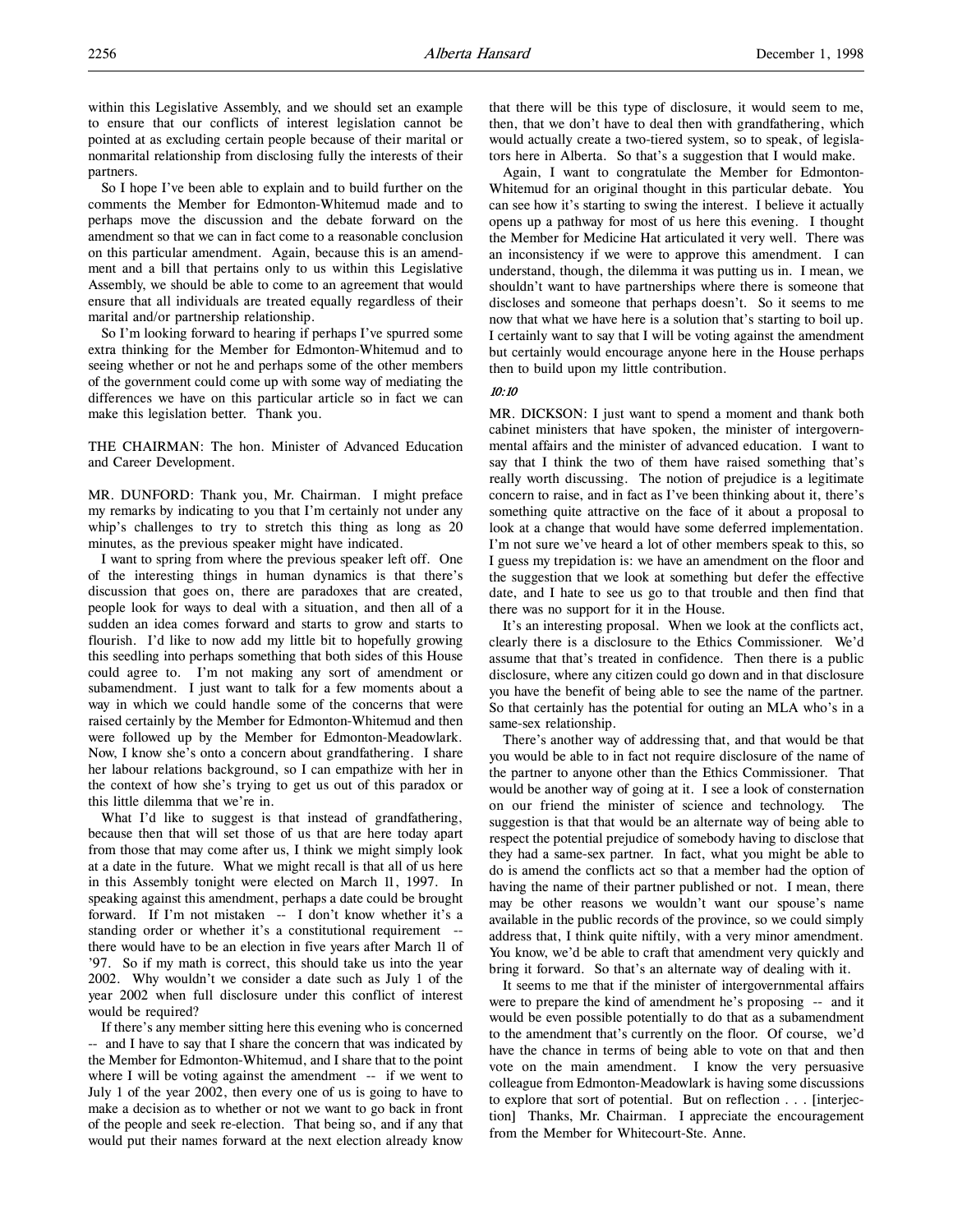But it seems to me, Mr. Chairman, that absent a subamendment -- and I don't see one at this stage -- we deal with the amendment as it is. I was just going to say that the most important thing is that there be equal treatment, and then I think we can address other kinds of concerns. But I just want to remind members that in part 2, obligations of members, the way it reads now in section 2(1), if the amendment in front of us were not passed, would be:

A Member breaches this Act if the Member takes part in a decision in the course of carrying out the Member's office . . . knowing that the decision might [affect] a private interest of the Member, a person directly associated with the Member or the Member's minor child.

Well, right now that would not catch a member who's in a samesex relationship. So you would have a breach if you had an opposite-sex partner but no breach on exactly the same grounds. If you had, for example, a minister of transportation who was building highways in the province and he chose to pave a road that went up to a market garden -- gravel roads all around, but we have this one paved road that goes up to the market garden - and the market garden happened to be operated by a same-sex partner of the member, that would not be actionable. That wouldn't be a violation of part 2 of the Conflicts of Interest Act. If you were to change that and say that it would be an oppositesex partner who operated that market garden at the end of the paved road, that would be very clearly, Mr. Chairman, a breach of section 2(1). Why should that be? Why would we allow that sort of inequity to continue?

Section 3 says:

A Member breaches this Act if the Member uses the Member's office or powers to influence or to seek to influence a decision to be made by or on behalf of the Crown to further a private interest of the Member, a person directly associated with the Member or the Member's minor child.

Well, once again, if we don't have this amendment, section 3 then means there's no breach committed by a member even though the member is using an "office or powers to influence or to seek to influence a decision" to be made by the Crown to further a private interest of the member or a person directly associated with the member. Even if that were blatantly done -- we can think of examples. If somebody in a same-sex relationship happens to be a prominent cabinet minister and persuades his colleague the Minister of Public Works, Supply and Services to buy land from his same-sex partner at some enormous profit to the same-sex partner and the member, it wouldn't have to be reported. The taxpayers have been burned once again, Mr. Chairman. It just wouldn't make any sense. It wouldn't make any sense that that could happen. So think, with the greatest respect to those people who are not supportive of the amendment, we're running a huge risk here.

In fact, if we go back to the report from the committee  $- I$ happen to have in my possession a purloined copy of the Conflicts of Interest Act Review Panel report. The library hasn't caught up with me yet, although I think it's somewhat overdue. December 14, 1998, is the due date, so I've got a little time left. We look at the summary of the principles here, and we go through and find which of these would not be an advantage if this amendment were passed. The code of conduct on page 6: "The Code of Conduct and Ethics for the Public Service, the rules that apply to most provincial civil servants, must be updated." Well, what better starting point than to address same-sex relationships? That's not the case.

### 10:20

On page 7: "The financial disclosures of 'senior officials' and their spouses and associates should be made available to the general public." If it made sense to have financial disclosure of a senior official and their spouse, why wouldn't it make sense to

have financial disclosure for that senior official and their same-sex partner? The same rule should apply, Mr. Chairman. It just seems so abundantly clear.

I think if you look at the recommendation on page 5, "Members must face a clear obligation to find out the financial status and interests of their spouses, minor children and associates," as it stands right now, each of us has an obligation to find out what financial interests our partner, our wife or husband, is involved in. But if you have a same-sex partner, you could have been living with somebody for 10 or 12 years -- it may be a more enduring relationship than many marriages -- but there's no obligation on the member to find out what their same-sex partner's financial status is or what their interests are. A huge problem, Mr. Chairman, this whole business as we go through the Tupper report page after page after page.

What would be different if the amendment were passed? Well, firstly, if a member takes part in a decision in which the member knows the decision might further a private interest: that would be strengthened. For a member to use office or powers to influence or seek to influence a decision of the Crown to further a private interest of the member: that would be strengthened. Using or communicating information not available to the public to seek to further a private interest: that would be strengthened. Accepting gifts, fees, or other benefits connected directly or indirectly to the performance of the member's office -- if you're in a same-sex relationship, you're entitled to say: "You know that nice big 60 inch Sony television that is being offered because you're a particularly helpful MLA or government minister? Don't give it to the minister. Give it to their same-sex partner." It doesn't have to be reported. No problem. I think it's unacceptable.

MRS. LAING: Oh, come on. Integrity.

MR. DICKSON: Well, the Member for Calgary-Bow seems to take some issue with that example, Mr. Chairman.

MRS. LAING: Well, you're suggesting they take bribes.

MR. DICKSON: Mr. Chairman, I'm not suggesting that any member in this Assembly would take bribes. What I'm saying is that we want a set of rules. Certainly the Member for Calgary-Bow, who exemplifies the kind of unselfish service to community that we all try and emulate, I think is an excellent example of the kind of integrity that we know elected officials have. But, you know, it's important; people out there have to have a sense of confidence. They don't have a chance of knowing the Member for Calgary-Bow like those of us in this Chamber do. It's important, though, that everybody know what the rules are and that we are able to show to Albertans that the rules prevent somebody taking bribes or their spouses from taking bribes. But I certainly apologize to the member, to any member if anybody felt that I was suggesting that any member in this Assembly would take a bribe. I don't for a moment believe that, and I'm certainly not suggesting it.

I mean, if we were to follow that to its logical conclusion, why do we need a conflicts act? Right? If we're all acting honourably, why do we bother with a Conflicts of Interest Act at all? Well, we have one, and some members may think we don't need it, but we decided to pass this in -- when was it? -- 1992 or the spring of 1993, maybe even earlier, because there was a sense that the public had to have a sense of confidence. I think it became law in 1993, and I think it was passed probably in 1991. [interjection] Thanks for the assistance.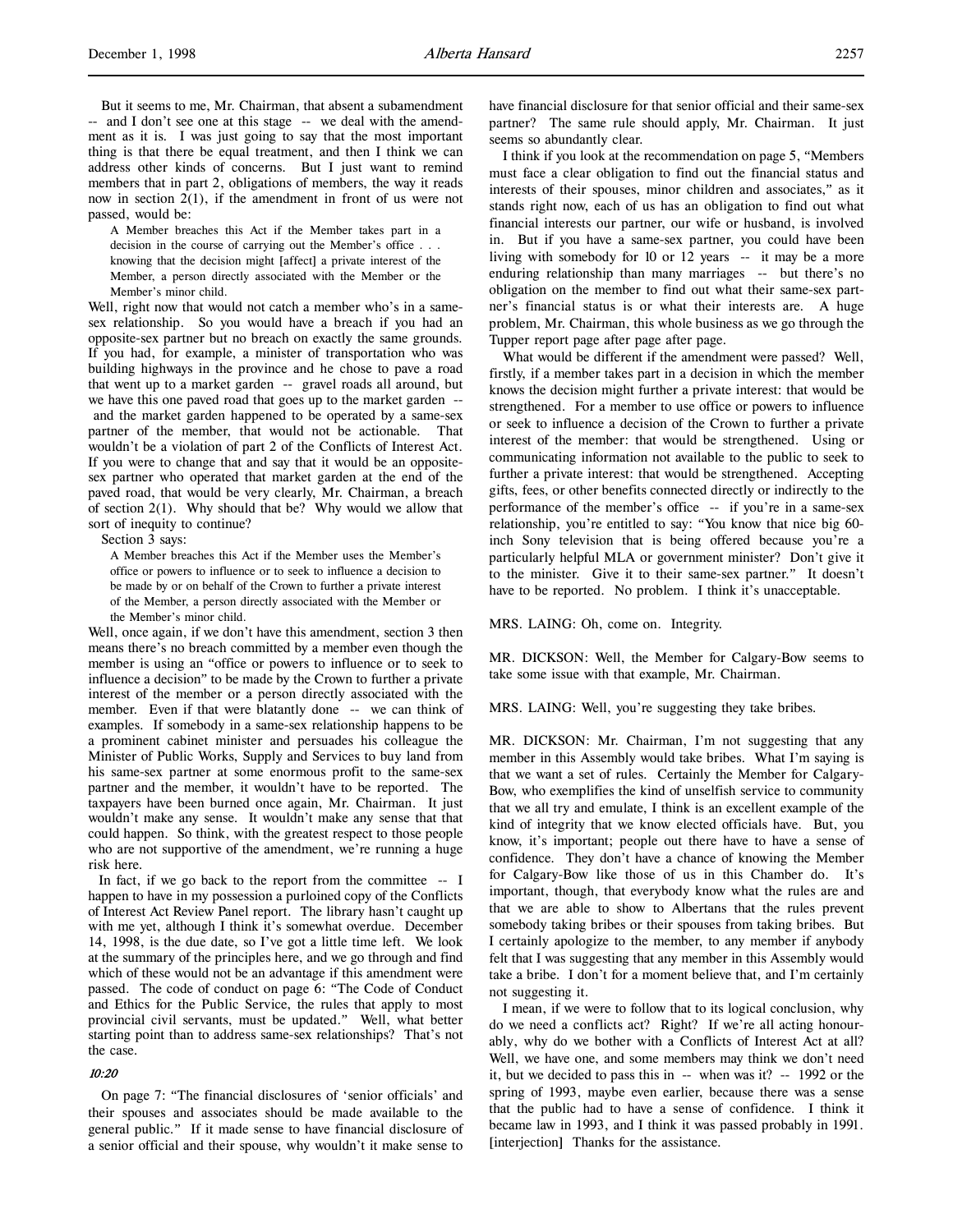The provision that would be caught, what it would mean is that if you had a same-sex partner who would have to report income received in the preceding 12 months, expected in the next 12 months -- and why shouldn't that be reported? Fees, gifts, benefits exceeding \$200 would have to be reported, and why not? Filing on an annual basis a statement of personal and family financial assets: there are people living in a same-sex relationship, whether we would call it a family or not, who view it as a longstanding relationship, and that would be the important thing that would be caught in this amendment.

I think we're being unfair to the Ethics Commissioner now because the Ethics Commissioner doesn't have the power to deal with instances where he finds that somebody living in a same-sex relationship has abused their power. You know, I'd come at it this way, members. If any member in this Assembly living in a same-sex relationship has a partner who takes advantage of the member's position, power, or influence, that reflects adversely on everybody in this Assembly, doesn't it? It reflects adversely on every single member in this Assembly. So when we take, as an example, the Member for Calgary-Bow, who has a well-earned reputation for fairness and honorable conduct, her reputation would be tarnished just like mine and yours, Mr. Chairman, if we had a member in this Assembly living a same-sex relationship who is abusing that power and influence. I won't speak for the Member for Calgary-Bow or for you, Mr. Chairman, but I'd be offended if my reputation was going to be besmirched because some other member in the Assembly in a same-sex relationship was abusing the rules.

Now, Mr. Chairman, much else is to be said, and I'm sure there are probably some other people that are interested in joining the debate. But when we look at the amendment, when we look at the principle behind the Conflicts of Interest Act, and as the Tupper report said at page 21:

The Conflicts of Interest Act is an important law. It rests on democratic principles that the Panel supports. The Act asserts that there must be as clear a separation as possible between public duties and private interests, it prohibits certain activities as unacceptable,

et cetera. The further quote I'd just add is:

It requires that the public have access, through public disclosure, to facts about the personal finances of Members of the Legislative Assembly.

Well, Mr. Chairman, what happens is that if this amendment is not passed, here's where we're at. We will have members living in a same-sex relationship who comingle their funds. They take their legislative salary and they put it in a joint account. It's comingled with the income of their same-sex partner. It's entirely possible that they're not going to have to disclose all of that. Just on a very selfish basis, I might say that if my wife and I and my colleagues and their spouses have to sit down and go through the task of completing one of these forms, then I think every other member in this Assembly should have to and I think every other member's partner. Every other member's partner: that's really what this amendment is about. That's what the amendment is about.

It seems to me we have an anomaly that's existed all too long. We have an opportunity to remedy that this evening; we have a chance to do it right now. So for all those reasons I think it's important that we accept this amendment, although I'm open to a subamendment that would provide the sort of staged implementation.

#### 10:30

You know, that's not a bad model for another reason. Mr. Chairman, you'll remember better than I because you were here before the 1992 by-election in Calgary-Buffalo, but it seems to me that the Conflicts of Interest Act was passed in 1991, and there was a considerable period, and the reason was to allow members to organize their affairs, give them time, presumably, to explain to their spouses, who hitherto thought that their commitment was simply putting up with the absence of their MLA spouse at meetings and during session, some time for them to acquaint their spouses with the new duty that had been statutorily imposed on them.

I'm looking forward to further debate. Thanks very much, Mr. Chairman.

#### MRS. SLOAN: Well done.

I think there are a couple of additional points that require clarification. I am assured that the hon. Member for Edmonton-Norwood intends that this amendment would apply to those individuals that are in a stable . . .

THE CHAIRMAN: Hon. member, amendment A7 as proposed by the hon. Member for Calgary-Buffalo is what we're talking about. Hopefully it's the same amendment that you're referring to.

MRS. SLOAN: Thank you. Yes, Mr. Chairman, I am referring to the amendment before us moved by the hon. Member for Calgary-Buffalo. I stand corrected.

I am sure it is his intent that this be applied to those instances of people in a stable same-sex relationship. There are, I guess, a variety of individuals that come to mind. I wouldn't name them, but there are certainly prominent people even in politics who have acknowledged that this is the choice they have made. It is not in any way intended that it would be to require or to force someone to disclose that choice against their will. I think that clarification did need to be made.

I'm also reminded of the fact that the premise of the amendments we're debating tonight is the selective recommendations that the government chose to implement from the Tupper report. One of the recommendations the Tupper report made, which the government did not choose to incorporate, spoke about: "The Code of Conduct and Ethics . . . must continue to be systematically reviewed and modernized in light of changing circumstances." Now this and the premise of the amendments that we raise is a perfect example of that type of circumstance, Mr. Chairman, and I think it respects the intent that the Tupper report attempted to make but that this government chose not to rise to address.

I also refer to the comments made by the sponsoring member of Bill 2 back in February of this year. He talked about the bill significantly identifying "the deletion of the provision whereby a report exonerating an MLA did not have to be made public, assuming the MLA had made a formal complaint." He said that "the amendments [were] based on the Tupper report." He also indicated that

an amendment [had been] proposed by the Ethics Commissioner regarding extension of time and one by the Provincial Treasurer pertaining to reports filed by the Treasurer not including the specific amount of salary and benefits paid to persons associated with the member.

Referencing back to my earlier comments, there again is the mention of the phrase "persons associated with the member." I think that the hon. Member for Edmonton-Whitemud made a significant suggestion in proposing the 2002, I believe it was, resolution. [interjection] The hon. minister of advanced education; I am corrected.

I think that's an opportunity, if assumed by the majority of members in this Assembly, to address the inconsistencies present in the bill that I've identified this evening. It would also allow for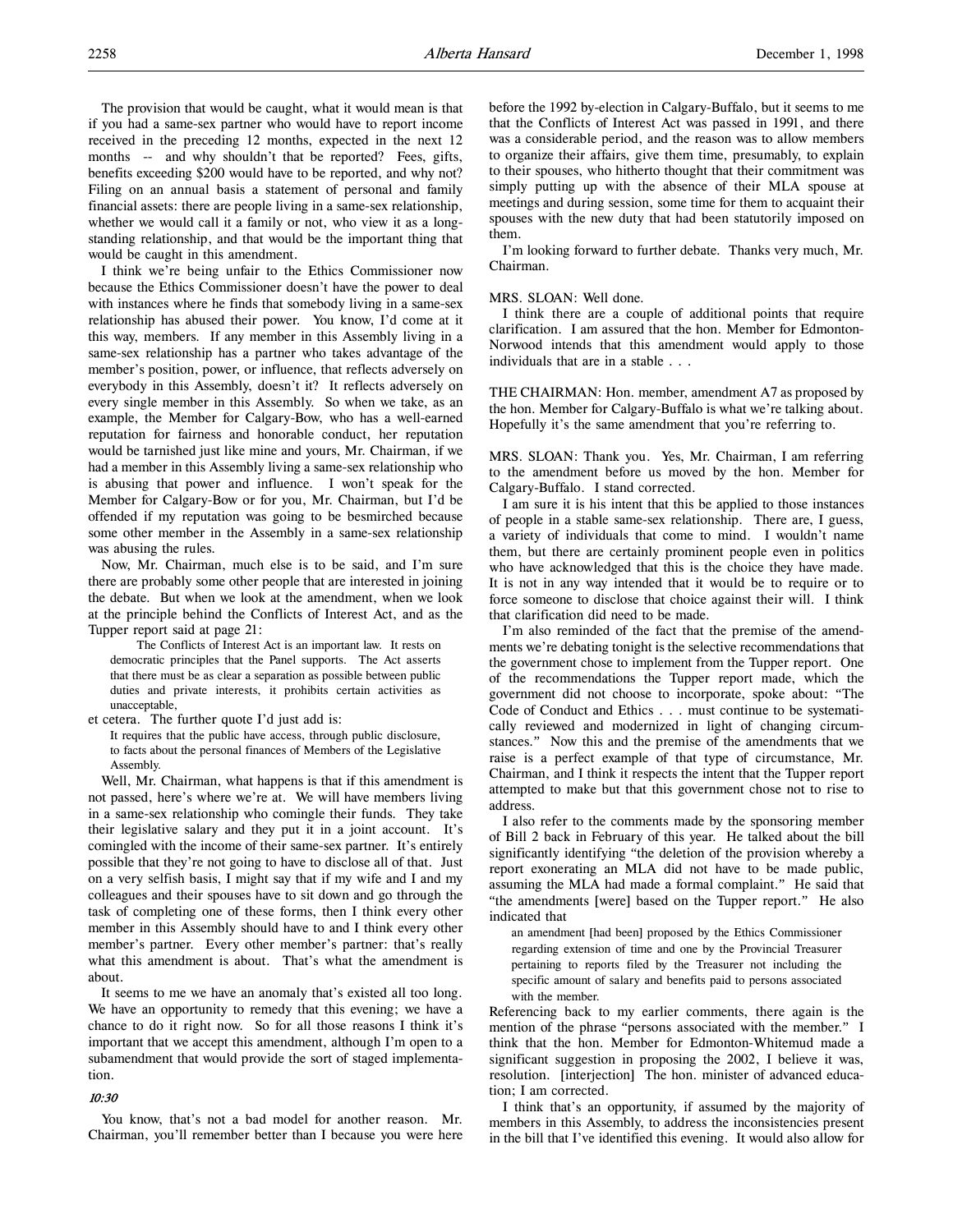I am, though, mindful that there are other matters and amendments pending, and at this stage I'm not wanting to be overly long-winded, but I think we share in this Assembly a desire to modernize the Conflicts of Interest Act. That intention, I sense, is shared by all members of the Assembly, but it's difficult to choose, I guess, or cherry-pick what aspects of the act you will modernize and what aspects of the act you will choose not to modernize. The area proposed by the amendment by Calgary-Buffalo is definitely an area that is sensitive for some individuals. We cannot, though, as legislators, as elected representatives of Albertans, in my opinion, take a narrow view or a narrow application or interpretation in this sense. If the measuring stick is ethical conduct and we want to ensure that all members of the Assembly must abide by the same measuring stick, then that measuring stick has to include a measure for members that have made a different choice when it comes to their personal relationships, Mr. Chairman. That is not at present embodied in the act.

As I've said, I think we're moving. I think there's some consensus that is arising from the discussions this evening, and that's valuable. That is valuable. I think it's also an indication that there is perhaps some enlightening that's occurring within this Assembly of the realities that exist. Perhaps it will be, Mr. Chairman, that we won't be successful this evening with respect to this amendment in terms of a vote, but I believe it has been successful in its own right in prompting debate, in prompting a broader discussion and interpretation of the process that members must abide by and hold themselves out to in the process of conducting their duties and which their significant others, their spouses, people they are associated with, or their "domestic partner," as this amendment proposes, also will abide by.

So with those comments, Mr. Chairman, I am prepared to conclude my remarks on this amendment this evening, and I would welcome the opportunity to see what the results of the discussions have produced.

Thank you, Mr. Chairman.

[Motion on amendment A7 lost]

THE CHAIRMAN: The hon. Member for Edmonton-Norwood.

MS OLSEN: Well, I've got a whole pile of these, because this would break my record, Mr. Chairman, going through the whole session without having an amendment accepted on this particular bill. So I'm just going to keep going and keep going and keep going. I have another amendment.

#### 10:40

MRS. SOETAERT: Like an Eveready battery.

MS OLSEN: Well, actually, yeah, it is.

MRS. SOETAERT: A Duracell.

MS OLSEN: No. It's an Eveready battery.

Mr. Chairman, I'd like to propose another amendment. If you could hand that one out. While they're handing it out, can I read this in? I'll just wait a second.

THE CHAIRMAN: Before I ask the hon. Member for Edmonton-Norwood to read her amendment and move it, I would suggest that this is amendment A8. It does say A7 down on the bottom right-hand corner near the Parliamentary Counsel's signature. Please strike that out. It is amendment A8 on Bill 2. The hon. Member for Edmonton-Norwood.

MS OLSEN: Thank you, Mr. Chairman. I was trying to keep organized, but I'm one number out here.

I'd like to move that Bill 2 be amended as follows: A, section 11 is amended by adding "standing policy committee chairs" before "and"; B, section 12 is amended by adding the following after proposed section 21.1:

- 21.2(1) Sections 19, 20 and 21(2) apply, with the necessary modifications, to the Chairs of Standing Policy Committees.
	- (2) For the purposes of sections 19(1) and 20(1) as they apply to the Chairs of Standing Policy Committees,
		- (a) with respect to a person who becomes a Chair of a Standing Policy Committee after this section comes into force, the period is 60 days after becoming the Chair of a Standing Policy Committee,
		- (b) with respect to a person who is the Chair of a Standing Policy Committee on the coming into force of this section, the period is 60 days after the coming into force of this section,

or such longer period as may be prescribed by the Ethics Commissioner.

Mr. Chairman, the reason I move this particular amendment is that, as we can see, this new piece of legislation, Bill 2, is amending another section, and it's adding: "and Leader of Her Majesty's Loyal Opposition" after "council." The reason it's doing it is that the Tupper report recommended adding "the Leader of the Official Opposition." It's recommendation 5 out of Integrity in Government in Alberta: Towards the Twenty First Century, the report of the Conflicts of Interest Act Review Panel, that the eminent persons panel put together. I happen to have a copy of it.

Recommendation 5 states:

Under the Integrity in Government and Politics Act, the Leader of the Official Opposition should operate under the responsibilities and obligations imposed on Members of Executive Council, those other Members of the Legislative Assembly noted in recommendation 4 and former Ministers.

Well, I would suggest to you that this should also include the standing policy chairs, because these chairs, believe it or not, have incredible influence. Lobbyists specifically go to standing policy committees to have their particular issues brought forward, and given that they do have a lot of influence -- and in fact I would suggest to this Assembly that they have much more influence than the Leader of the Opposition -- when it comes to their job, I believe they should be covered under this act in the same way. They get extra pay for being there, I believe \$15,000 to chair the committees. I understand that maybe that's gone up now. Is it more now?

AN HON. MEMBER: Twenty-two thousand.

MS OLSEN: Twenty-two thousand dollars, Mr. Chairman. Twenty-two thousand dollars and they are excluded from one of the most important pieces of legislation that has ever come forward in this Assembly to guide members of this Assembly. I feel very, very strongly, very strongly that this particular amendment should be accepted. It's absolutely important. It's important that all of those who can wield influence be covered.

I don't know if any of you have read this book. It's great reading. As a matter of fact, there are members of the Alberta Legislature in here. The Premier on Multi-Corp. The hon.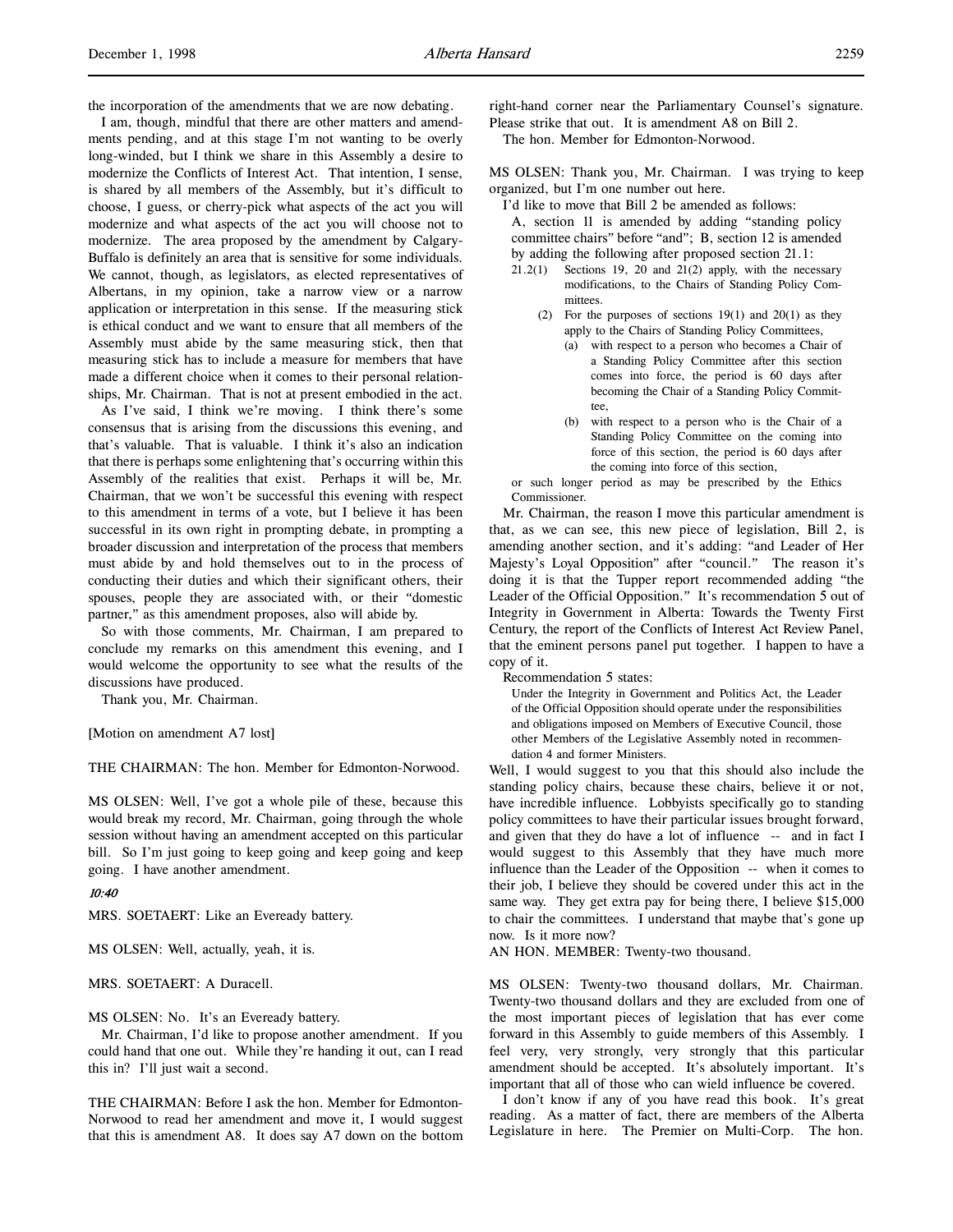One of the things that I've highlighted in here is the issue of lobbyists. The eminent persons report talks about lobbyists and says that we should have lobbyist registration. I agree with that. Where that falls here is that all of those lobbyists can go to the government, and the government, who assigns policy chairs and pays them \$22,000 extra, does not include those people in their legislation. I have a lot of problems with that in that there's a lot of instances where situations could arise where, in fact, that influence may come to bear on behalf of the lobbyists, and I think we want to protect all members who are in a position of substantial power in this Assembly from getting themselves in trouble. I think we need to ensure that the guidelines are there. If we're not going to have lobbyists registered and we're not going to have a lobbyist code of conduct, as the Tupper report suggests, then at least protect those chairs, Mr. Chairman. Protect those people from the potential situations they could be in. I would suggest that most members in this House would appreciate that kind of legislation.

I guess the thing that bothers me is that we have some great people that were asked to sit and review this legislation, and when I go through their lists of recommendations in this particular review, not very many were accepted. That concerns me. I would really ask that all members support my amendment to have standing policy committee chairs added to the list of people who are assumed to have a certain amount of influence or power or are perceived to have that kind of power by the outside. In fact, many people who would like to see legislation brought forward have to go to those standing policy committees first before they ever get to see the minister about an issue.

### 10:50

So let's be realistic. Let's identify the standing policy committees for what they are, and that is a very powerful group of people who set government policy, who have direct influence, a direct line to every single member on the front bench and to the Premier. I think it would be interesting to hear from the standing policy chairs why they would think they should not be included in this legislation and why recommendation 4 should not include them, the standing policy chairs. I'm just reciting recommendation 4 from the Tupper report, Mr. Chairman, page 65.

Under the proposed Integrity in Government and Politics Act, the obligations now imposed on Members of Executive Council and the restrictions now imposed on "former Ministers" should be extended to those Members of the Legislative Assembly who chair Standing Policy Committees and/or who chair or supervise in significant ways agencies of the Government.

So that in fact may even go so far as to include people on different boards that we have, the RHAs maybe, the new regional health authorities, anybody who has any significant influence on this government. I think it would be an untruth, Mr. Chairman, for anybody to stand up and say that the standing policy committees do not have any influence on the government. I think it would be wrong to say that, considering that before anything comes to this government, it must go through a standing policy chair.

With that, Mr. Chairman, I'll take my seat and listen to my other colleagues speak to this amendment, and we'll go from there. I urge everybody to support this amendment. I think it would be in everybody's best interests, especially those standing policy chairs, to stand up and support this amendment.

THE CHAIRMAN: The hon. Member for Medicine Hat.

MR. RENNER: Thank you, Mr. Chairman. I'm going to speak ever so briefly to the amendment. I'm going to speak against this amendment simply because standing policy committee chairs are not members of Executive Council, and my understanding of this amendment is that standing policy committee chairs would be treated with the same degree of scrutiny as ministers. Frankly, that's simply not the case. Ministers have direct involvement and speak for the government. Ministers have the ability to sign ministerial orders. There's a significant and real difference between standing policy committee chairs and ministers. Standing policy committees make recommendations to government and to government caucus. They do not make the laws of the land.

The member talked about standing policy committee chairs being subject because there are presentations made to the committee. Using that same logic, then all members of standing policy committees would be included, and that would be absolutely absurd. That would be saying that every member of the Legislature should be subject to exactly the same scrutiny and to the same degree as ministers of the Crown. Quite frankly, Mr. Chairman, that is not the intent of this legislation. There's a clear distinction between ministers and private members, and I think, frankly, that's the way this legislation should stay. I would encourage members not to support this amendment.

With that, Mr. Chairman, I would like to move that we adjourn debate on this amendment.

THE CHAIRMAN: The hon. Member for Medicine Hat has moved that we adjourn debate on amendment A8 of Bill 2. All those in support of this motion, please say aye.

SOME HON. MEMBERS: Aye.

THE CHAIRMAN: Those opposed, please say no.

SOME HON. MEMBERS: No.

THE CHAIRMAN: Carried.

The hon. Deputy Government House Leader.

MRS. NELSON: Mr. Chairman, I move that the committee now rise and report.

[Motion carried]

[The Deputy Speaker in the chair]

THE DEPUTY SPEAKER: The hon. Member for Dunvegan.

MR. CLEGG: Thank you, Mr. Speaker. The Committee of the Whole has had under consideration certain bills. The committee reports Bill 49 and Bill 2. I wish to table copies of all amendments considered by the Committee of the Whole on this date for the official records of the Assembly.

THE DEPUTY SPEAKER: Does the Assembly concur in this report?

HON. MEMBERS: Agreed.

THE DEPUTY SPEAKER: Opposed? So ordered.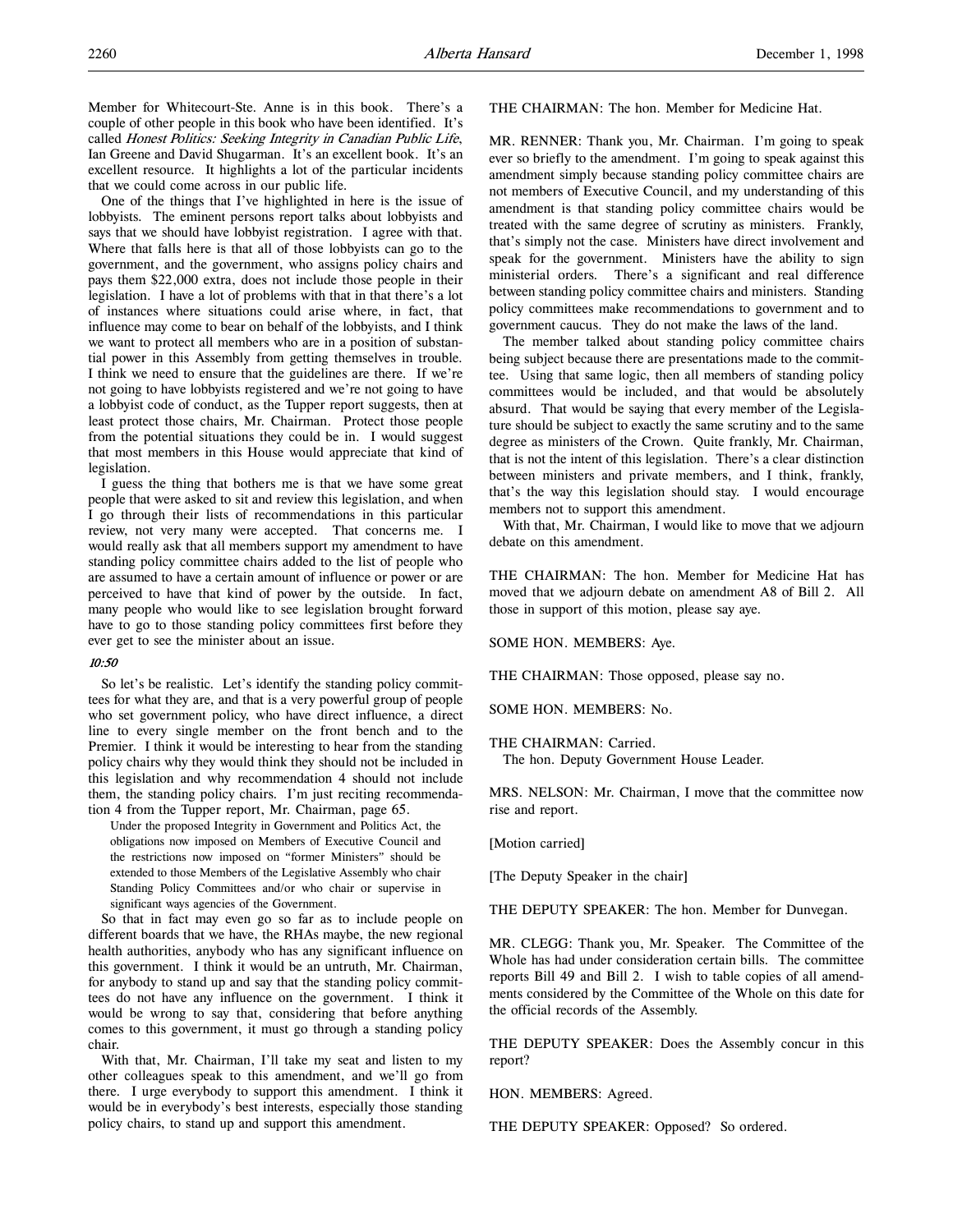# head: Government Bills and Orders head:Third Reading

# Speaker's Ruling Third Reading Debate

THE DEPUTY SPEAKER: Before we begin third readings, the chair would like to remind hon. members about third reading. Debate on third reading is more restricted than at the earlier stage, being limited to the contents of the bill, not what could have been, might have been, should have been, but what is in the bill. So long as we all remember that, that will be helpful.

The hon. Deputy Government House Leader.

# Bill 44 Tax Statutes Amendment Act, 1998

MRS. NELSON: Mr. Speaker, on behalf of the Provincial Treasurer, I am pleased to move third reading of Bill 44, the Tax Statutes Amendment Act, 1998.

THE DEPUTY SPEAKER: The hon. Member for Edmonton-Manning.

MR. GIBBONS: Thank you, Mr. Speaker. I am pleased to stand and speak to this bill. It's tough to support the principles of this type of bill when you don't have a clear interpretation of what the perceived implication or wanted implications are. I am not against the bill in its entirety, but I do have a problem with the fourth point. This is the reduction of personal income tax from 45.5 percent to 44 percent.

As the critic for Municipal Affairs, I hear from many elected representatives throughout the province who feel that this province is downloading to an extent that they're not speaking out. They're wondering when this province is going to start listening to their plight. While the government wants to reduce taxes at their levels, they're actually forcing an increase in taxes at the next level. The buzzword all the way through the 1990s has been "user fees." Are Albertans really getting a break by this government's shortsightedness or the bill being introduced by the minister and his bureaucrats? Mr. Speaker, I don't believe that Albertans would like to see a reduction of taxes of this little significance before the recognition that municipalities have some assurance that a three-year funding framework will be created so the municipalities can plan their responsibilities. As they determine infrastructure and community-service needs, all Albertans would be hard pressed to accept this considering the deep cuts we have experienced in health care and education.

## 11:00

If there's only one taxpayer, why are our health boards', educational boards', municipalities' pockets always flat broke while the provincial pockets are always flush with cash. Why, Mr. Speaker? Because the provincial government has been offloading and downloading, creating a hidden deficit. The hidden deficit can really be looked at in a lot of ways: a 56 percent reduction of funding to municipalities and drastic cuts to eventual elimination of municipal assistance grants. I feel that while we're looking at reducing taxes at our level at this low number, it is not doing this province any good.

Mr. Speaker, I will sit and have somebody else speak to this one. Thank you.

[Motion carried; Bill 44 read a third time]

# Bill 46 Securities Amendment Act, 1998

MR. DAY: Mr. Speaker, I move Bill 46, the Securities Amendment Act, 1998, for third reading.

THE DEPUTY SPEAKER: The hon. Member for Edmonton-Meadowlark.

MS LEIBOVICI: Thank you, Mr. Speaker. Bill 46 is the Securities Amendment Act. It's designed to reduce costs and the regulatory burden on the investment community in Alberta. It also, it's my understanding, reflects what some of the best practices are in other provinces.

One of the concerns that I'd like to flag with this piece of legislation as well as other pieces of legislation that will be coming forward and do come forward on a regular basis obviously in this Legislative Assembly has to do with the MAI, the multilateral agreement on investment. We know that it is likely that the MAI will not pass in its current form under the OECD and may rear its head under the World Trade Organization. But in fact what is starting to occur, as well as the potential for it appearing under the WTO, is that there are indications, either overtly or not well understood by some of the draftpersons of legislation, that amendments are being made to acts like perhaps the Securities Amendment Act, perhaps the Municipal Government Act, and other pieces of legislation that do in fact allow for some of what the MAI would have allowed for had it passed under the OECD. There is, I believe, a need for the government to almost take what some of the provisions would have been had the MAI passed and apply them to legislation that is being passed at the provincial level. The Securities Amendment Act, given that it is an act that deals with financial regulations, that deals with harmonization, that deals with integration and co-ordination of capital markets, may in fact allow for some of the provisions that would have occurred under the MAI in conjunction with the OECD.

It's more of an advisory that I'm providing at this point in time, because quite frankly it's not a filter that I had thought to use in looking at legislation such as this, because I was secure in the knowledge that the MAI would not in fact be approved when the world nations get together in the spring, I believe, of this year under the OECD. It is a false sense of security to think that because at that particular level the MAI is dead that it is not appearing in a different form in pieces of legislation such as perhaps this act, other provincial acts that we are looking at, as well as federal, which we obviously do not have any control over, and municipal acts.

I would like to put that into the public record so that, in fact, the departments and the legislative staff of the various departments in bringing legislation forward in the future do look at that particular filter. There are many experts that are available that could advise the departmental staff as to the various clauses of the MAI, the concerns within the MAI as well as the implications of changing legislation on a provincial level to allow for those very provisions that people are extremely concerned about in terms of the autonomy and ability of the province to maintain its autonomy vis-à-vis international and global marketplaces.

I would be interested in knowing if the Provincial Treasurer or his department has looked at the concerns that have been expressed by this caucus, by the opposition in the past around the MAI to see if that in fact has been addressed with regards to the principle of the bill.

Thank you.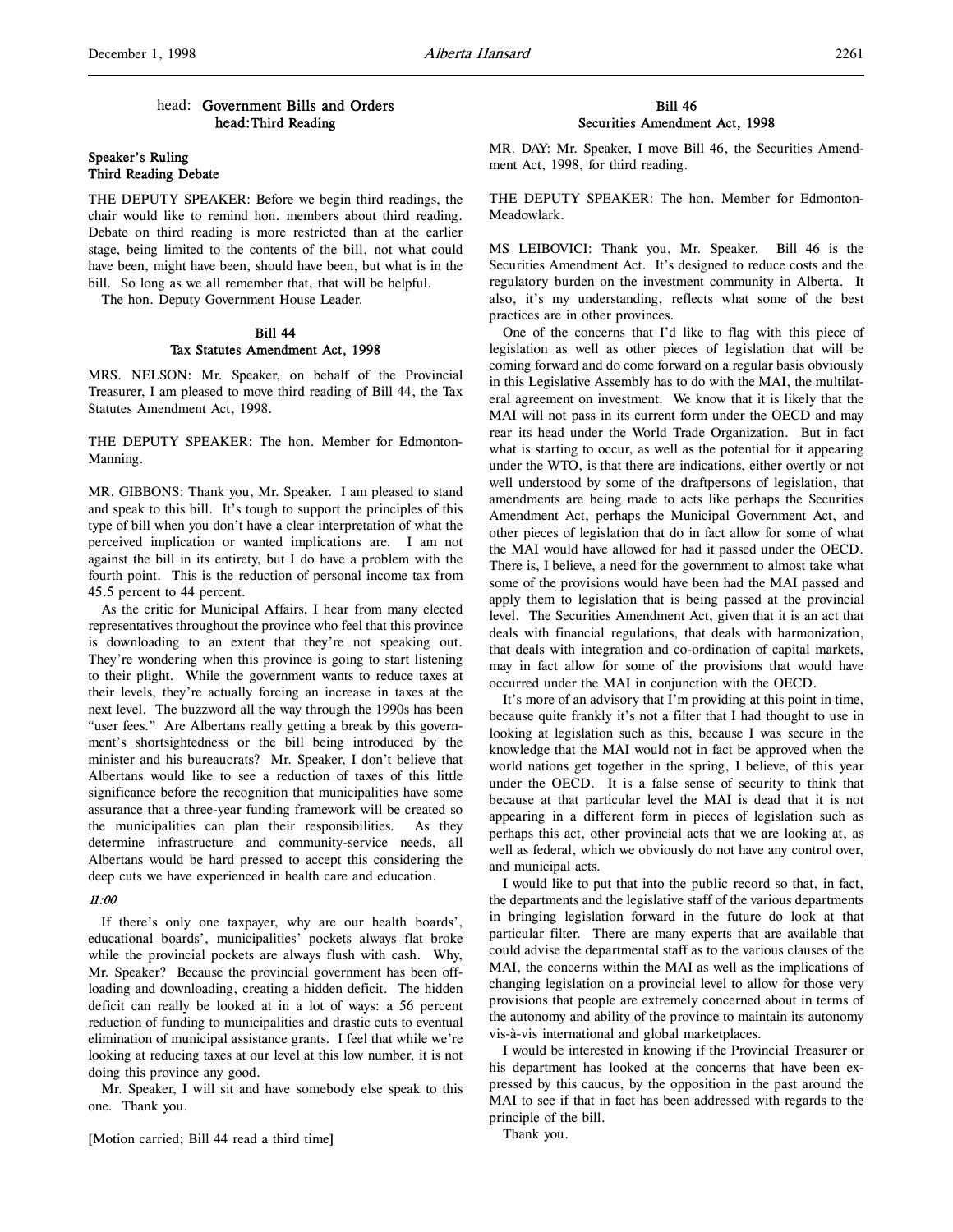THE DEPUTY SPEAKER: The hon. Member for Edmonton-Riverview.

MRS. SLOAN: Thank you, Mr. Speaker. Since we last spoke about Bill 46, the Securities Amendment Act -- I had spoken at the last debate with respect to my concerns about the applications of these changes in relation to the existence of late of the MAI. So I've taken it upon myself to do a little bit of research with respect to that application.

I accept that the intent, I believe in a narrow way, was to provide amendments which would reduce costs and reduce the regulatory burden on the investment community in Alberta. I'm not sure if the sponsor of the bill has actually considered the broader implications that these changes may make in the context of the MAI and NAFTA.

Some of the research that I have and one of the independent analyses that I'll be quoting from this evening is done by the Caledon institute, and they talk about the multilateral agreement and its precursor, the investment provisions of NAFTA. They say that the investment provisions of NAFTA really have served as a template for the MAI, the draft that was heatedly debated across this country just a few short months ago. They point out that the MAI goes further in a number of significant respects, particularly in broadening the definition of investment and extending the principles of national treatment to subsidies. I think that has a relationship, Mr. Speaker, to the bill that is before us this evening.

### 11:10

The definition of investment in the MAI is broader than that in NAFTA, and it specifically included government concessions, licences, authorizations, and permits. NAFTA excluded the government in terms of procurements, subsidies, and grants. The MAI does not.

The intent of MAI is to prohibit discrimination with respect to the granting of investment incentives. I think and this analysis says that some companies may still want the MAI to take more drastic action against the extension of subsidies. I'm not sure at what stage the consideration of that is in this province.

We in a general sense know that the implications of most significance with respect to the issue under debate and the MAI relate to the applications to social services and health care, and if we set a precedent in a narrow fashion with respect to how we conduct or amend the framework for investment in this province, those same types of precedents will be utilized, I would propose, Mr. Speaker, by interests and corporations with respect to social services and health care. [interjection] Well, that's because you haven't researched it like I have, hon. member, and you don't understand it, but I'd be happy to provide all members with some of the background material so they can educate themselves on this topic.

My specific point, Mr. Speaker, is that I don't believe the sponsor of this bill or the government at large has considered the application of the amendments that they're making to the Securities Act, particularly the applications as they relate to the multilateral agreement on investment and the North American free trade agreement.

With that, Mr. Speaker, I submit those beliefs and comments and invite other members of the Assembly, if they are so impassioned about the issue and so strong in their opposition to my interpretation and my suggestions this evening, to rise to the challenge at this opportunity and share their knowledge of investment and securities with all other members in this Assembly.

Thank you very much.

[Motion carried; Bill 46 read a third time]

## Bill 47 Protection from Second-hand Smoke in Public Buildings Amendment Act, 1998

MRS. FRITZ: Mr. Speaker, I'd like to move that Bill 47, the Protection from Second-hand Smoke in Public Buildings Amendment Act, 1998, be read a third time.

### AN HON. MEMBER: Question.

MR. DICKSON: Mr. Speaker, there is indeed a question, and the question is whether this bill is now going to take us to that stage after this long torturous path of umpteen dozen private members' bills, motions, and so on, whether this bill is now going to be translated into a proclaimed piece of legislation, and I know my caucus colleagues have been anxious to see when that happens.

We've supported this initiative, not only in terms of the bill we have in front of us but in its earlier iterations, the initial private member's bill that the Member for Calgary-Cross had and before that other private members' bills from, I think, the current Minister of Family and Social Services and before him the Opposition House Leader. We're happy we're at this stage but frustrated it's taking so long, Mr. Speaker. We are very hopeful, to the extent that this has received support from the House, that the Lieutenant Governor in Council will see fit to proclaim this bill at an early date. We're going to rely on the Minister of Public Works, Supply and Services and the Speaker and the Clerk of the Legislative Assembly to work co-operatively to ensure that the bill is implemented, that the designated smoking areas are created.

I guess we're just really very anxious that finally, for those people that want to see protection of Albertans, workers, from secondhand smoke, we're going to be able to model or demonstrate some real leadership in this place. So I'm going to encourage all members to support this. Who knows? If we get a unanimous vote at third reading on this bill, it may send a little bit of an oomph, may send a little stronger message to the people who are going to decide when and how this is going to be implemented. This is long overdue, so we're looking forward to it.

I'm sure hoping, Mr. Speaker, for a unanimous vote because this is one of those public health bills that deserves the support of every member of the Assembly.

Thank you very much.

[Motion carried; Bill 47 read a third time]

## Bill 48 Election Amendment Act, 1998

THE DEPUTY SPEAKER: The hon. Deputy Government House Leader.

MRS. NELSON: Yes, Mr. Speaker. On behalf of the Member for Little Bow I am pleased to move third reading of Bill 48, the Election Amendment Act, 1998.

THE DEPUTY SPEAKER: The hon. Member for Edmonton-Glenora.

MR. SAPERS: Thanks, Mr. Speaker. This bill is on an issue that has been on my mind for an awfully long time. I've been involved in criminal justice and in corrections for, oh, about 12 or 15 years before I entered politics. One of the issues that I've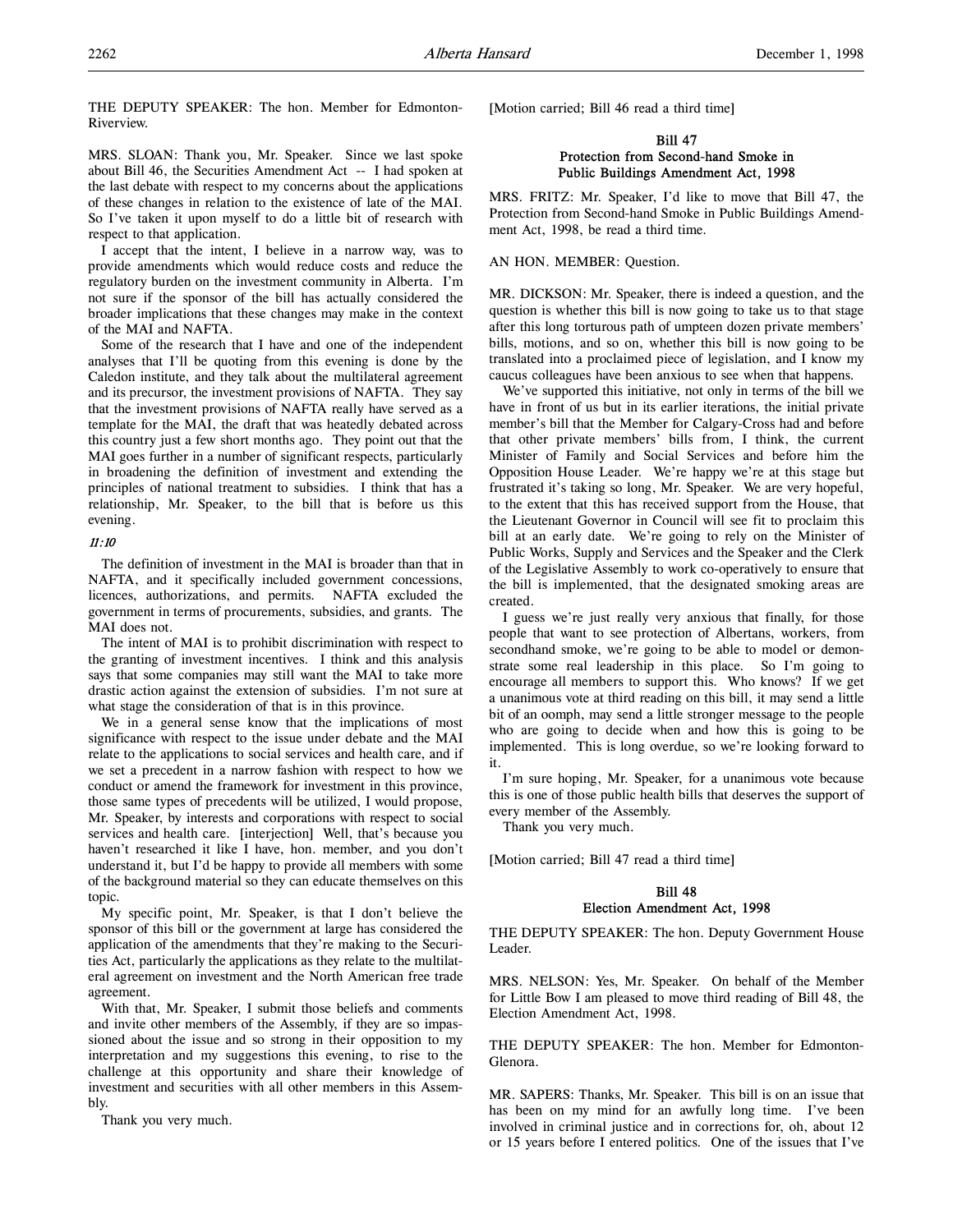always had a struggle with was the balancing of the loss of rights of any individual that naturally happens as a consequence of that individual breaking the law and being convicted for that breach and the need for society to allow that individual an opportunity to participate as fully as possible for the hopes of reintegration, the hopes of restoration of harmony.

So, Mr. Speaker, when this issue has been before the courts at various stages in Canada over the years, I've followed it, and I've followed it with some interest because, particularly in this province, it's always very controversial. It seems to be a bit of a flash point. When as a result of federal court decisions and decisions made in other jurisdictions our government was called upon to finally come to terms with the issue of dealing with provincial election legislation and trying to accommodate these competing interests between the punishment that flows to an offender and the need for society to allow that offender an opportunity to participate and be redeemed, I looked at it very carefully, and I was actually quite anxious about the legislation.

### 11:20

My disappointment in the bill is this. Anybody that's been involved in corrections, particularly at the sentence administration end, knows about the challenges of fixing in law an additional penalty or prohibition or consequence that's outside of the sentencing framework. I'll give you a couple of examples about why this bill troubles me, why I believe that it's flawed, and why I believe that ultimately it will prove to be unsatisfactory. You have the situation where you have to deal with compound sentences. Those are sentences that have several elements. You also have legislation or penalties that come about as a result of a failure, for example, to pay a fine or maybe when somebody has been sentenced to a community sentence like probation but then there is a technical breach of that probation. I'm not talking about a new criminal violation. I'm talking about a technical breach like failing to report to your probation officer at a given time or being out after a certain curfew that might be in the probation order. These technically are violations, but they're not Criminal Code violations, not the kind of thing that you or I or any other citizen would be hauled before a judge on and be held accountable for. These are administrative kinds of infractions.

So with compound sentences and with these sentence elements that may come about as a result of a forfeiture or as a result of a technical violation, we may find that we are restricting the right to vote as a result of this legislation for a class or a category or a group of individual offenders for whom we did not wish to restrict their right to vote. If I understand the legislation correctly, it would be all those offenders who were sentenced and serving longer than 10 days, but because of the way sentence administration works, because of these compound sentences, because of these sentence elements, we could have a group of people going through an institution that normally wouldn't be restricted from voting, but just because of the luck of the draw they would find themselves incarcerated for that period of time which would be captured by the legislation. This seems to me to be an unfair and arbitrary use of the state's power to interfere in what's really a Charter right, that being the right to cast a vote in a free election.

There's another difficulty as well, and the difficulty is this. There's a category of people in remand centres who are known within the system as sentenced remand, and this group of inmates, because that's what they are, may be people who have been convicted but whose conviction is subject to appeal. It could be the conviction that's subject to appeal, or it could be the sentence that's subject to appeal, so they may be held in one of our remand centres instead of one of our sentence institutions. Now, again, here's a category of men and women, the sentenced remand

people, who are appealing their sentence or appealing their conviction, and their appeal may be a just one. There may be an appeal based on a fact or on law that will be allowed, and a higher level of court may overturn the conviction or may modify the sentence.

Wouldn't it be a shame  $-$  and how would we justify it?  $-$  if we had these men and women, who were sentenced but subject to appeal, being held in a remand centre, which isn't a sentence institution, denied their right to vote, and then the very next day the courts would determine that the sentence was unjust. The very next day the courts may even determine that the conviction was unjust, and it may be overturned. How would you give that person back their right to vote? How would you reach back in time and say: "Well, okay. Gee, sorry. We made a mistake. Not only did you lose your freedom in a way that we've now found was unjust, but you've also lost that greatest privilege, the right to cast your vote."

I'm not talking about individuals who have been sentenced, whose period of appeal has passed, where all the avenues are exhausted, and who are serving their time. I'm talking about individuals who are found to be either not guilty or whose sentence is modified because of the basis of their appeal. There are clearly categories of offenders or categories of men and women who this law may capture, and it wasn't the intent of the legislation to capture them in this law. This application of the law, I think, will see the province being brought to litigation at some future point.

There's another problem as well, and that is the way that sentence calculation operates in the province of Alberta. It gets very complicated when you have compound sentences or when you have a series of sentences that may be one sentence overlapping with another in a concurrent or a consecutive way. The bottom line of doing all the calculation, of doing all the math is you may have an individual who because of sentence calculation and because of sentence administration policy is sentenced to a very lengthy period of time or a relatively lengthy period of provincial incarceration. Hon. member, correct me if I'm wrong, but isn't the average length in a provincial institution, time served, about . . .

THE DEPUTY SPEAKER: Can we have it through the chair rather than among one another, please?

MR. SAPERS: I was checking a fact.

### THE DEPUTY SPEAKER: I know you were.

MR. SAPERS: Anyway, Mr. Speaker, there is a gap between the average length of sentence and the average length of time served. The major explanation for that is the policy used to calculate the sentence for administrative purposes. So the legislation is sloppy in its drafting when it's talking about the amount of time as the cutoff for the prohibition for voting. You could have somebody who was sentenced for a series of crimes, and if you were to string them all end to end, they may be prohibited from voting. On the other hand, because of the way sentence is calculated and because of the way it's administrated, particularly if it was done on a concurrent basis, you may find that they would be allowed the right to vote. This may offend the sensibilities of the public, who would be expecting that the prohibition would stand, particularly if somebody was sentenced for a whole series of offences.

So the bottom line is that the province has struggled to come to terms with this balancing act that I began my comments with. I don't think the province has done a very good job of reaching that balance. This legislation clearly won't satisfy those who believe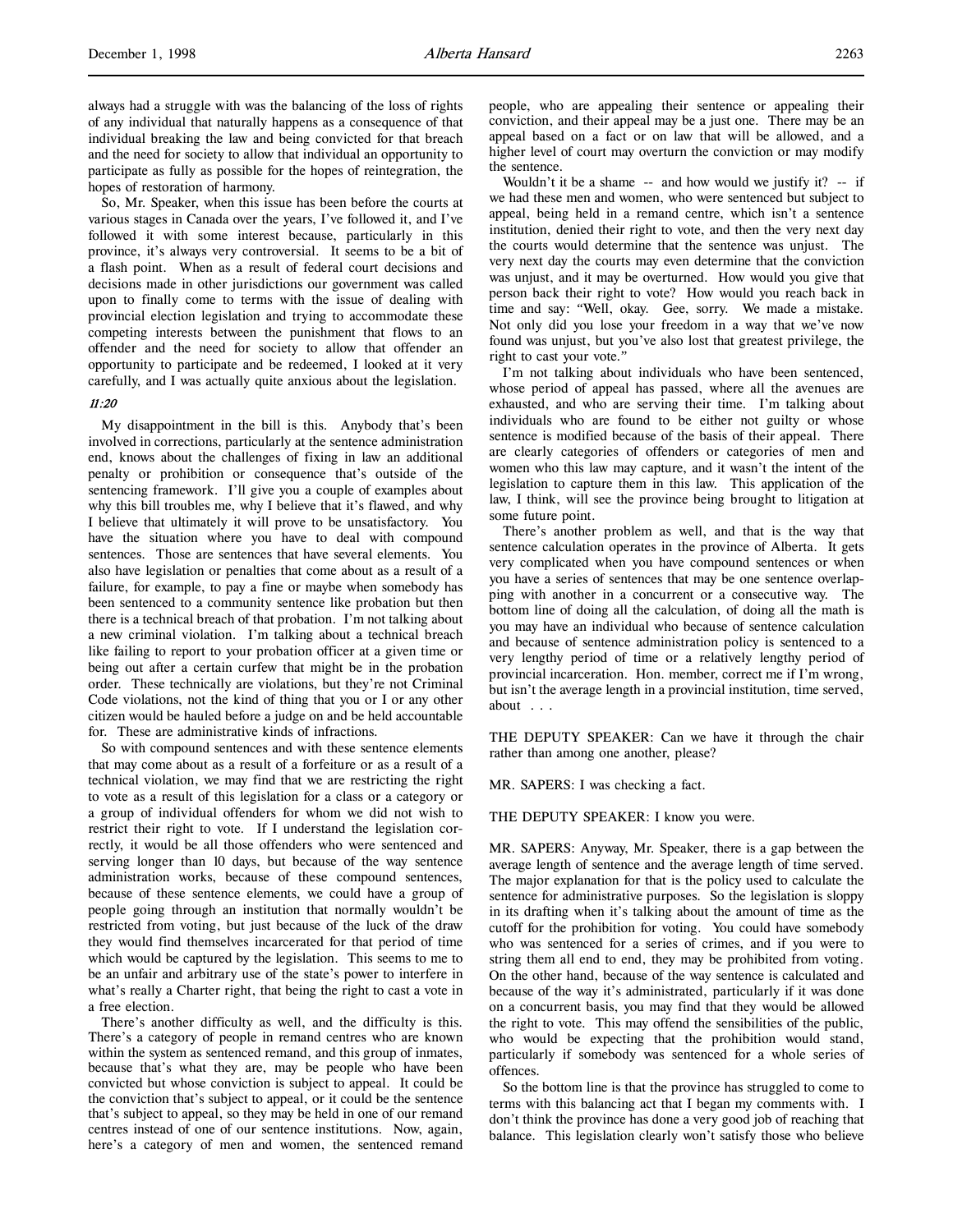that no convicted offender should ever be allowed to vote. This legislation also won't satisfy those who believe that there is nothing in law that justifies the loss of the right to vote. What we've done is applied a very haphazard kind of solution to a very complicated problem, and we're going to find ourselves in this Assembly, no doubt, being faced with subsequent legislation to try to come to terms with what the province had an opportunity, based on the federal court guidelines, to come to terms with right now. As I said, having observed this issue for well over a decade, I'm very unsatisfied with the way that it's been addressed by the government, and I'm afraid that it's done nothing to satisfy the public, who would like to see this issue resolved in a fair manner.

THE DEPUTY SPEAKER: The hon. Member for Medicine Hat.

MR. RENNER: Thank you, Mr. Speaker. At this point I would like to move that we adjourn debate on Bill 48.

THE DEPUTY SPEAKER: The hon. Member for Medicine Hat has moved that we adjourn debate on Bill 48. All those in support of this motion, please say aye.

SOME HON. MEMBERS: Aye.

THE DEPUTY SPEAKER: Those opposed, please say no.

SOME HON. MEMBERS: No.

THE DEPUTY SPEAKER: The motion is carried. Debate is adjourned.

[On motion the Assembly resolved itself into Committee of the Whole]

head: Government Bills and Orders head: Committee of the Whole

[Mr. Tannas in the chair]

## 11:30 Bill 49 Appropriation (Supplementary Supply) Act, 1998 (No. 3)

MRS. SOETAERT: Now, probably, Mr. Chairman, I've spoken to just about as many things as I can on this appropriation bill, so I am really not going to speak for very long right now. I know other people still want to speak. There's just one more thing I wanted to mention about Transportation and Utilities. One thing that I think was missed that should have been included . . .

THE CHAIRMAN: Hon. member, I apologize. I neglected to remind people that we are on the amendment as moved by the hon. Member for Spruce Grove-Sturgeon-St. Albert; amendment A1. So if we could have your comments on the amendment, that would be helpful.

MRS. SOETAERT: Absolutely. You're right, Mr. Chairman. I don't know how I forgot that.

On the amendment. It was on public consultation. I just think there is one more thing the department of transportation should do within these supplementary estimates, within public consultation, and that would be -- and I've heard it out in the community - to talk about rumble strips down the middle of highways, not just on the side. Now, I think that's a good idea. It's not in these estimates. I think it's something that should be talked about out there, and I bet it would go a long way to making highways safer.

That's all I really wanted to say. I think that'd be a good thing to include in estimates. I think that if we asked the public, they'd be in favour of that. That's one thing that people have mentioned to me, and I think it's a good idea. I don't see any other opportunity to share it with the Assembly. So just in supplementary estimates, I'd actually support the minister if he included them in there.

Thank you.

THE CHAIRMAN: Are you ready for the question? The hon. Deputy Government House Leader.

MR. HANCOCK: Thank you, Mr. Chairman. I, too, would like to speak to the amendment and the bill. We've heard quite a number of speeches, almost ad nauseam.

MRS. SOETAERT: That hurts.

MR. HANCOCK: Well, no. Ad nauseam on this whole issue. I'd just like to point out to the House that supplementary estimates have come before the House because we have very prudently managed the financial affairs of the province, but there are always -- and I am speaking to the amendment, yes -- further issues, further pressures, and further things which can be addressed. That's when we find ourselves in a financial position to address those, after having prudently budgeted. It is very appropriate to come forward and make those appropriations.

Now, with respect to the question of public consultation, I'm always in favour of a good deal of public consultation, and in fact you'll find that as we have addressed these issues -- for example, the transportation issues that our colleague from Spruce Grove-Sturgeon-St. Albert wants to address and seems to address on a continuous basis. The transportation task force was set up back in I believe it was March of this year. It was announced publicly what it was going to do. It was going to talk about transportation infrastructure pressures and how we could resolve some of those pressures.

The membership of the transportation task force was announced publicly back in I believe it was March of 1998. On that task force there were people from the AAMD and C and the AUMA, the mayors of Edmonton and Calgary, and there was an officials committee to that task force, which had officials from each of those organizations and from both of those cities. In fact there was a considerable amount of public discussion over the course of 1998 on precisely this issue, an issue that everybody I think agreed needed to be addressed when resources were available: how do we put onetime dollars into infrastructure in this province as an identified need through the Growth Summit?

That task force did its work. It reported. There was a lot of public interest and information around the report of that task force in August of this year. In fact, there was considerable discussion about whether the task force had appropriately made recommendations about how moneys could be divided up and what quantity of money. In fact, we were able to find that moneys could be freed up for that very important task, the task force and transportation infrastructure.

Freeing up those funds is not a question of bad planning. The priorities are there. There are always going to be priorities for spending money. We know that there are needs in the transportation infrastructure area, and when we can prudently identify that the moneys are available to do it, they can be addressed. So when you talk about the need to have public hearings on supple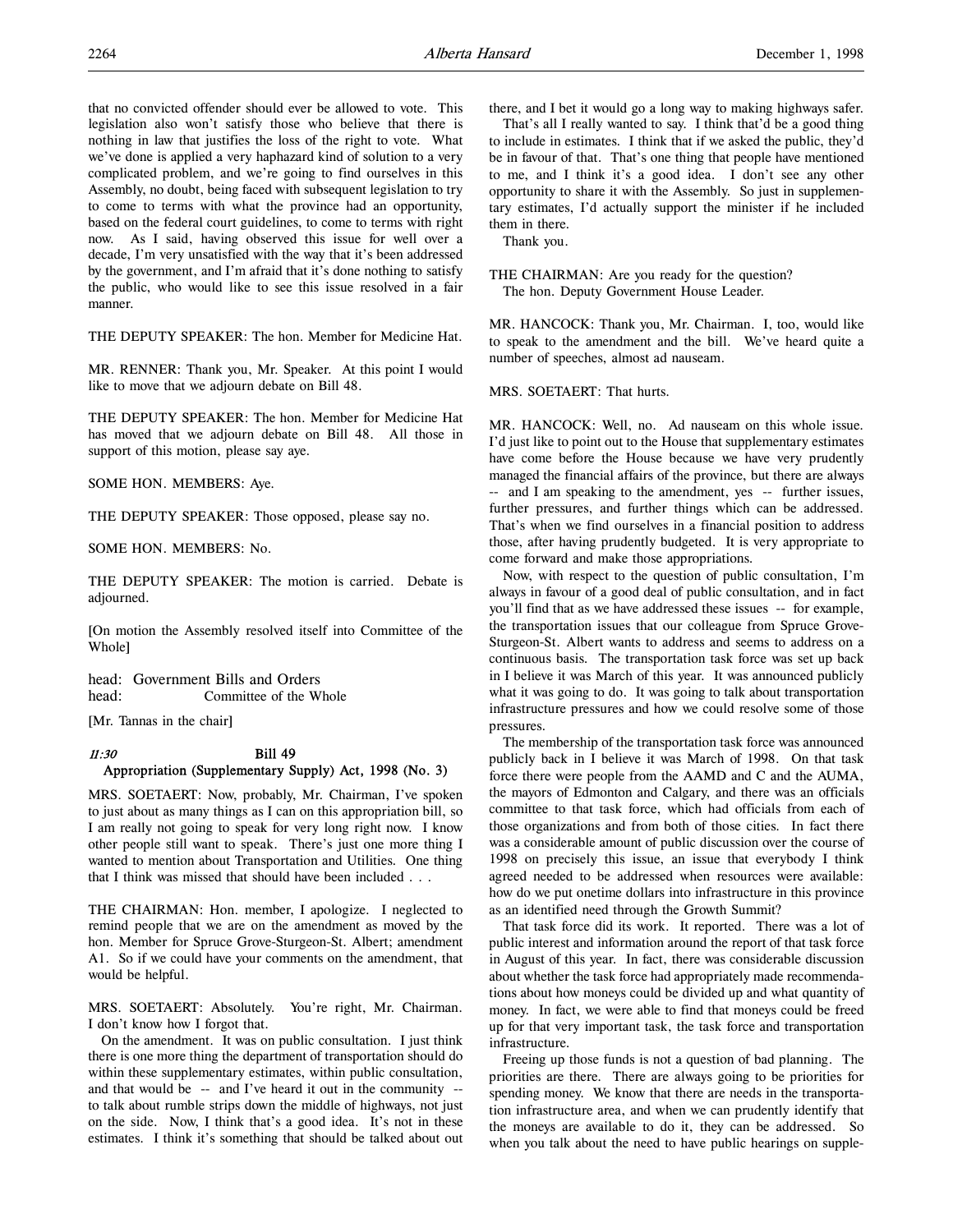mentary estimates, Mr. Chairman, which is what this amendment is about, I think that's a great idea. There should be an opportunity for public meetings on this. I quite frankly fail to understand why the hon. Member for Spruce Grove-Sturgeon-St. Albert and other members have not done as I have done: gone to public meetings in our constituencies and trotted out these things.

MRS. SOETAERT: What did you say about pine shakes?

MR. HANCOCK: I had one on pine shakes as well.

SOME HON. MEMBERS: What about Bill 37?

MR. HANCOCK: I had a public meeting on Bill 37 as well, Mr. Chairman.

MR. SAPERS: A point of order.

THE CHAIRMAN: The hon. Member for Edmonton-Glenora is rising on a point of order. [interjections] Hon. member, we have a point of order.

Edmonton-Glenora on the point of order.

# Point of Order Clarification

MR. SAPERS: Standing orders 23(h), (i), and (j): all of the ones about insulting and provocative language and making allegations and all of those things. He just said: why don't members do what I do? Why don't members on that side do what I do and hold public meetings? Well, you know I would compare my calendar of public meetings against that member's calendar of public meetings any time, any day of the week, including all of the constituents from his constituency that I've met in my office. So I want him to withdraw the suggestion that members on this side of the House don't have public meetings.

THE CHAIRMAN: Hon. member, a point of order is not a point to debate.

The hon. Deputy Government House Leader on the point of order, or are you waving no?

MR. HANCOCK: I couldn't identify a point of order there. I'm sure you won't be able to.

THE CHAIRMAN: I would think that it was a point of clarification at best, and the hon. Member for Edmonton-Glenora has clarified his objection to the comments of the hon. Deputy Government House Leader.

Hon. Deputy House Leader, have you concluded your remarks?

### Debate Continued

MR. HANCOCK: I'll just conclude briefly. I meant no insult to the hon. members opposite. I know they have public meetings, and I know they're good public meetings. All I was suggesting was that rather than mandating this type of meeting, coming here at this time, knowing that there's a . . .

THE CHAIRMAN: We apparently have yet another point of order. The hon. Member for Spruce Grove-Sturgeon-St. Albert.

# Point of Order Clarification

MRS. SOETAERT: I'll make this succinct. Insulting language:

which one is that? Standing Order 23(j). The minister directed that at me, saying: Spruce Grove-Sturgeon-St. Albert in public consultations. I don't want to go on forever, but like the hon. Member for Edmonton-Glenora, we'll put the calendars up and see who's been at more public events and public forums.

Thank you.

THE CHAIRMAN: I would think the hon. member has made basically the same point of order. The chair took it that because it was the amendment as proposed by the hon. Member for Spruce Grove-Sturgeon-St. Albert, you were talking about that.

Now, back to the Deputy Government House Leader. Have you in fact concluded your remarks?

MR. HANCOCK: No, Mr. Chairman.

THE CHAIRMAN: All right. Continue.

### Debate Continued

MR. HANCOCK: I want to be perfectly clear. I meant no insult to the members opposite. I know that they like to consult the public on these issues. I'm just indicating that coming to the House now and suggesting that we take the supplementary estimates out on a traveling road show when each of us as MLAs has been out, I'm sure, talking to our constituents about these very issues over the past six months at least, seven months since the transportation task force was talked about in March -- the transportation task force reported in August, when the question of the health supplementary supply was put in place, I believe, in October.

These are all done in a very public manner, and we talk about the needs and we talk about the fact that funds have become available after prudent budgeting and realizing that there may be some funds available to do some things that have been identified as being urgent. Therefore, it is perfectly appropriate for us to come to the House at this time after all of us having done our homework, consulted our constituents, and talked at length about these wonderful things -- at least, I talk at length about the wonderful things -- being done with the transportation task force money in the capital region area, the north/south trade corridor, the supplementary estimates on health, and all the other ones.

So I just wanted to rise and make those points, Mr. Chairman. I'll sit down now and allow my friends opposite to make their points.

THE CHAIRMAN: The hon. Member for Edmonton-Manning.

### 11:40

MR. GIBBONS: Thank you, Mr. Chairman. I stand to talk about the amendment, the public consultation on this one. I'd like to know: why can't we all have a bank account like this, a bank account that we can just draw on any time we want? Now, if every municipality in this province could have this kind of bank account, wouldn't that be something?

THE CHAIRMAN: I'm sorry, hon. Member for Edmonton-Manning. The chair forgot to remind all members that we are on amendment A1.

MR. GIBBONS: I said that, public consultation, amendment A1. I would like to know: isn't this just like wagging the carrot in front of somebody's nose? The member who ran against me from your party in the last thing had no plan, and I don't see any plan here. I keep looking.

You know, we talk about the hospitals. Three different big